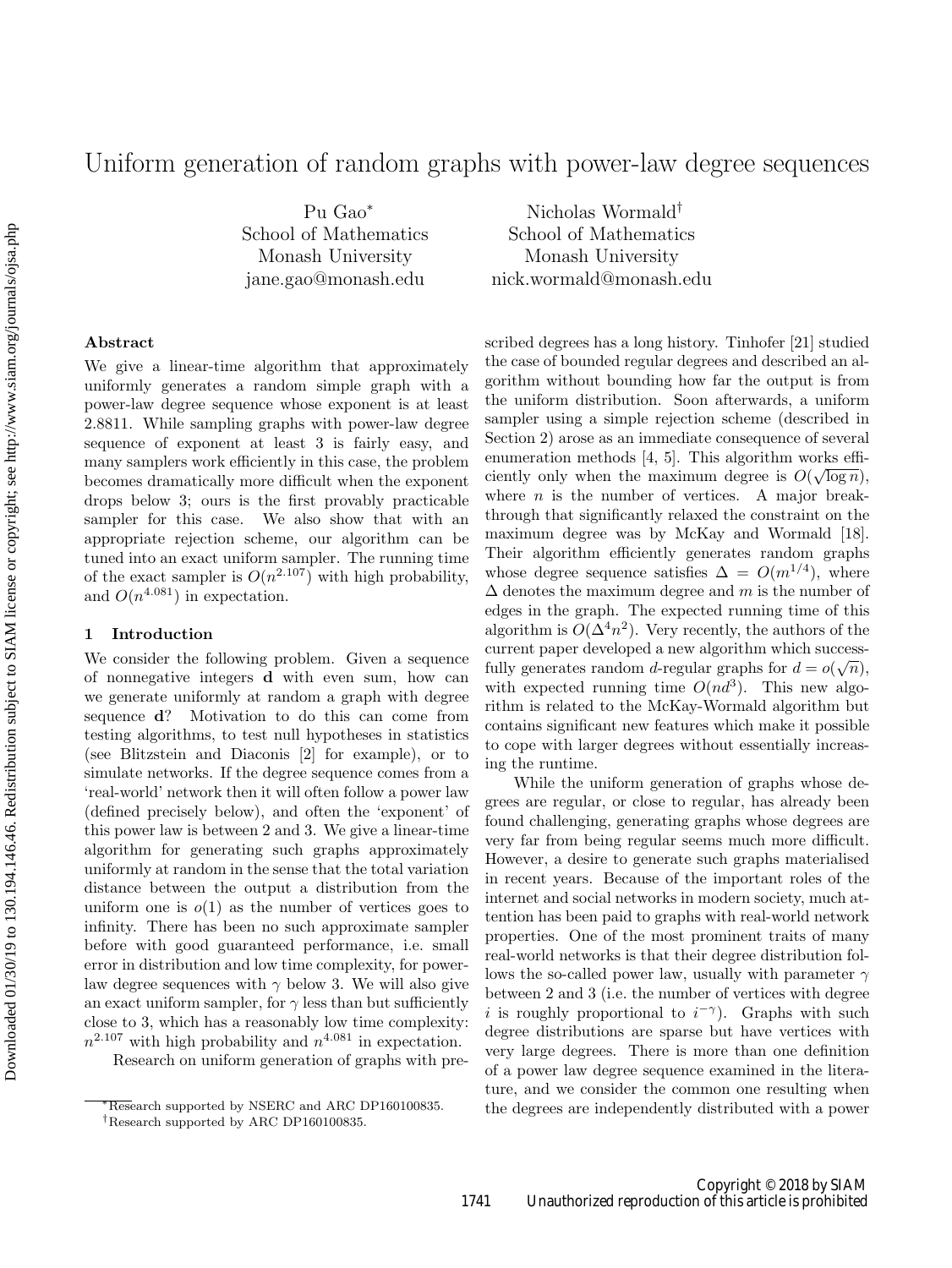law with parameter  $\gamma$ . For this, the maximum degree is roughly  $n^{1/(\gamma-1)}$ .

Generating random graphs with power-law degrees for  $\gamma > 3$  is quite easy using the above-mentioned simple rejection scheme or the McKay-Wormald algorithm. However, a radical change occurs when the power-law parameter  $\gamma$  drops from above 3 to below. A notable difference is that the second moment of the degree distribution changes from finite to infinite. As a result, the running time of the simple rejection scheme changes from linear to super-polynomial time. The running time required for the McKay-Wormald algorithm also becomes super-polynomial when  $\gamma < 3$ . Another major difference is the appearance of vertices with degree well above  $\sqrt{m}$ . To date, no algorithm has been proved to uniformly generate such graphs in time that is useful in practice, with any reasonable performance guarantee on the distribution.

Some known approximation algorithms have polynomial running times without being provably practical. Jerrum and Sinclair [15] gave an approximate sampler using the Markov Chain Monte Carlo method for generating graphs with so-called P-stable degree sequences. Sufficient conditions for P-stability and non-P-stability are given by Jerrum, McKay and Sinclair [14], but none of these conditions are met by power-law degree sequences with  $2 < \gamma < 3$ . On the other hand, the authors found enumeration formulae for power-law degree sequences [8] that imply P-stability when  $\gamma > 1 + \sqrt{3}$ , and one can show using a related but simpler argument that P-stability holds for all  $\gamma > 2$ . However the degree of the polynomial bound for the running time of this algorithm is too high to make it suitable for any practical use with a provable approximation bound. Recently Greenhill [12] used a different Markov chain, an extension of the one used for the regular case in [7], to approximately generated non-regular graphs. The mixing time of that chain is bounded by  $\Delta^{14}m^{10}$ , and the algorithm only works for degree sequences that are not too far from regular. In particular, it is not applicable to power-law degree sequences of the type we consider that have  $\gamma$  below 3. In [2] it is explained how to use sequential importance sampling to estimate probabilities in the uniform random graph with given degrees, using statistics from non-uniform samplers. However, there are no useful theoretical bounds on the number of samples required to achieve desirable accuracy of such estimates. As stated in [2, Section 8], "Obtaining adequate bounds on the variance for importance sampling algorithms is an open research problem in most cases of interest." Using a uniform sampler completely nullifies this problem.

In this paper, we present a linear-time approx-

imate sampler PLD\* for graphs with power-law degree sequences, whose output has a distribution that differs from uniform by  $o(1)$  in total variation distance. This approximate sampler, like others such as in [20, 17, 3, 23], has weaker properties than the ones from MCMC-based algorithms. Its approximation error depends on  $n$  and cannot be improved by running the algorithm longer. However, it has the big advantage of a linear running time. None of the previously proposed asymptotic approximate samplers [20, 17, 3, 23] is effective in the non-regular case when  $\Delta$  is above  $m^{1/3}$ , whereas the type of power-law degree sequences we consider can handle  $\Delta$  well above  $m^{1/2}$ . So PLD<sup>\*</sup> greatly extends the family of degree sequences for which we can generate random graphs asymptotically uniformly and fast.

Using an appropriate rejection scheme, we tune PLD\* into an exact uniform sampler PLD which, for  $\gamma > 2.8811$ , has a running time that is  $O(n^{4.081})$  in expectation, and  $O(n^{2.107})$  asymptotically almost surely (a.a.s.). Most of the running time of PLD is spent computing certain probabilities in the rejection scheme. The reason that the expected running time is much greater than our bound on the likely running time is that our algorithm has a component that computes a certain graph function. This particular component is unlikely to be needed on any given run, but it is so time-costly that, even so, it contributes immensely to the expected running time.

We next formally define power law sequences. There have been different versions in the literature. The definition by Chung and Lu [6] requires the number of vertices with degree i to be  $O(i^{-\gamma}n)$ , uniformly for all *i*. Hence the maximum degree is  $O(n^{1/\gamma})$ , which is well below  $\sqrt{n}$ . However, it has been pointed out [19] that this definition leads to misleading results, as in many real networks there are vertices with significantly higher degrees. A more realistic model [19, 22] is to consider degrees composed of independent power-law variables. In this model the maximum degree is of order  $n^{1/(\gamma-1)}$ , which matches the statistics in the classical preferential attachment model by Barabási and Albert [1] for modelling complex networks. In this paper, we will use a more relaxed definition [8] which includes the latter version of power-law sequences. Let  $X$  be a random variable with power law distribution with parameter  $\gamma > 1$ , i.e.  $\mathbb{P}(X = i) = ci^{-\gamma}$ , where  $c^{-1} = \sum_{i=1}^{\infty} i^{-\gamma}$ , then for  $\gamma > 1$  we have  $\mathbb{P}(X \geq x) = O(i^{1-\gamma})$ . As vertices with degree 0 can be ignored in a generation algorithm, we assume that the minimum degree is at least 1.

DEFINITION 1.1. A sequence  $\mathbf{d} = (d_1, \ldots, d_n)$  is powerlaw distribution-bounded (plib for short) with parameter  $\gamma > 1$  if the minimum component in **d** is at least 1 and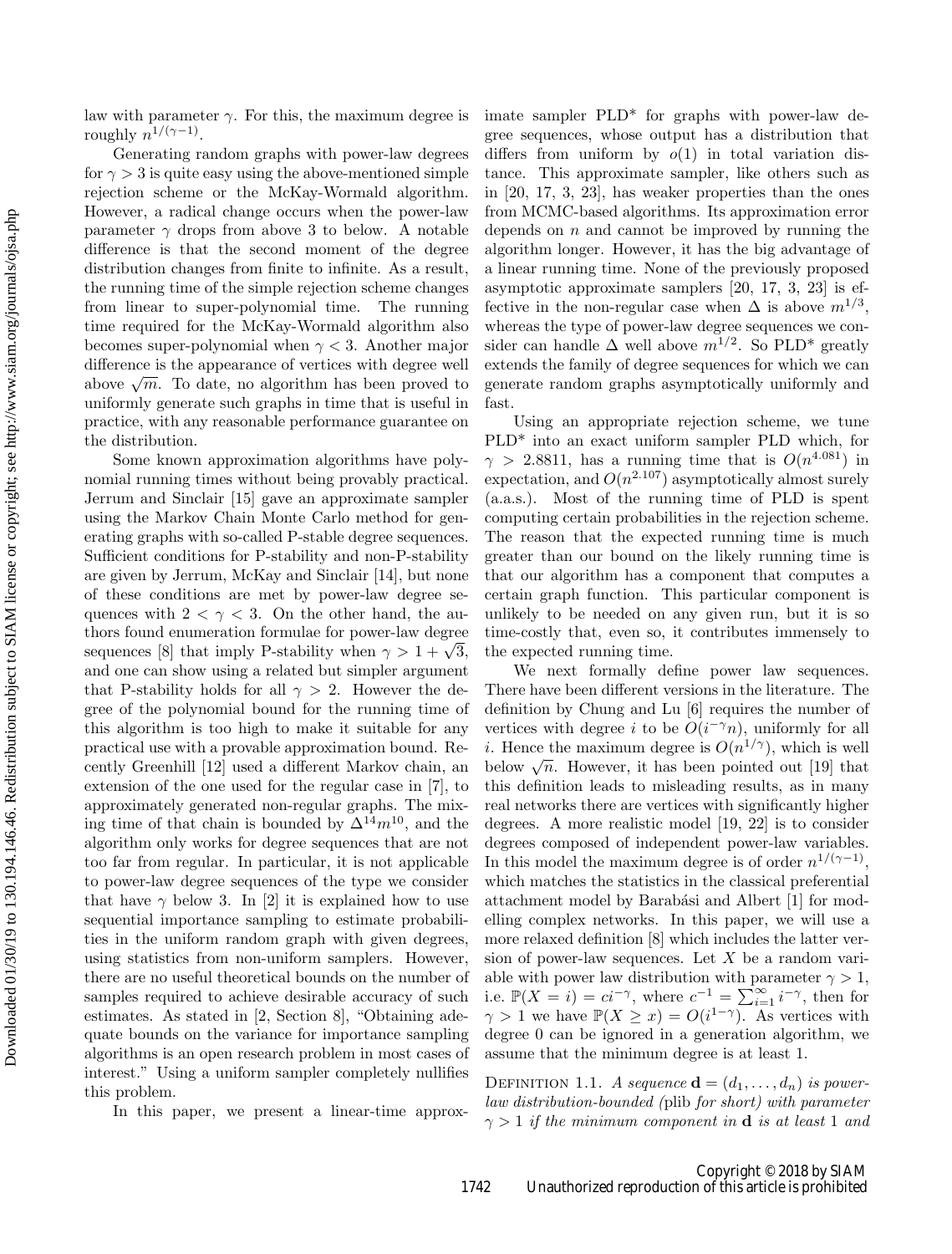there is a constant  $K > 0$  independent of n such that the number of components that are at least i is at most  $Kni^{1-\gamma}$  for all  $i \geq 1$ .

In plib sequences, the maximum element can reach as high as  $n^{1/(\gamma-1)}$ , making both enumeration and generation of graphs with such degree sequences more challenging than the Chung-Lu version mentioned above. It is easy to see that if d is composed of independent power-law variables with exponent  $\gamma$  then **d** is a plib sequence with parameter  $\gamma'$  for any  $\gamma' < \gamma$ .

Our main result for the approximate sampler PLD\*, defined in Sections 2 and 3.4, is as follows.

THEOREM 1.1. Assume  $\mathbf{d} = (d_1, \ldots, d_n)$  is a plib sequence with parameter  $\gamma > 21/10 + \sqrt{61}/10 \approx$  $2.881024968$  and  $\sum_{1 \leq i \leq n} d_i$  is even. Then PLD\* runs in time  $O(n)$  in expectation and generates a graph with degree sequence **d** whose distribution differs from uniform by  $o(1)$  in total variation distance.

A general description of our uniform sampler, which we call PLD, will be given in Section 2, and its formal definition in Sections 3 and 6. Our result for the exact uniform sampler is the following.

THEOREM 1.2. Assume  $\mathbf{d} = (d_1, \ldots, d_n)$  is a plib sequence with parameter  $\gamma > 21/10 + \sqrt{61}/10 \approx$  $2.881024968$  and  $\sum_{1 \leq i \leq n} d_i$  is even. Then PLD uniformly generates a random simple graph with degree sequence **d**, with running time  $O(n^{4.081})$  in expectation, and  $O(n^{2.107})$  with high probability.

We remark that the same statements are immediately implied for the Chung-Lu version of power law sequences (which we called power-law density-bounded in [8]), however for that version one can easily modify our methods to reduce the bound on  $\gamma$  somewhat. This is because the maximum degree in the Chung-Lu version is much smaller (well below  $\sqrt{n}$ ), and moreover, all multiple edges are likely to have bounded multiplicity. Hence, the major difficult issues we face in this paper do not appear in the Chung-Lu version of power law sequences.

We remark that our argument easily gives slightly improved time complexity bounds for any particular  $\gamma$  in the range given in Theorem 1.2; to simplify the presentation we have taken a uniform bound on a complicated function of  $\gamma$ .

We describe the general framework of both PLD and PLD\* in Section 2. The formal definition of PLD is given throughout Sections 3 and 6, together with key lemmas used for bounding the running time. We focus on the design of the algorithm including its definition, and the specification of various parameters involved in the algorithm definition, leaving many of the straightforward proofs to the Appendix of [11], particularly those similar to the material in [9]. We prove Theorems 1.2 and 1.1 in Sections 4 and 5.

#### 2 General description

As in [18] and [9], we will use the pairing model. Here each vertex  $i$  is represented as a bin containing exactly  $d_i$  points. Let  $\Phi$  be the set of perfect matchings of these  $\sum_{1 \leq i \leq n} d_i$  points. Each element in  $\Phi$  is called a pairing, and each set of two matched points is called a pair. Given a pairing  $P$ , let  $G(P)$  denote the graph obtained from  $P$  by contracting each bin into a vertex and represent each pair in  $P$  as an edge. Typically,  $G(P)$  is a multigraph, since it can have edges in parallel (multiple edges) joining the same vertices. An edge that is not multiple we call a single edge. The pairs of P are often referred to as edges, as in  $G(P)$ . A loop is an edge with both end points contained in the same vertex. The graph is simple if it has no loops or multiple edges.

The simple rejection scheme repeatedly generates a random  $P \in \Phi$  until  $G(P)$  is simple. Let  $\mathcal{G}_{d}$ denote the set of simple graphs with degree sequence d. An easy calculation shows that every simple graph in  $\mathcal{G}_{d}$  corresponds to exactly  $\prod_{i=1}^{n} d_{i}!$  pairings in  $\Phi$ . Hence, the output of the rejection scheme is uniformly distributed over  $\mathcal{G}_d$ . The problem is that, when the degrees become very non-regular, it takes too many iterations for the rejection scheme to find a simple  $G(P)$ . With power-law degree sequences as in Theorems 1.1 and 1.2, the rejection scheme is doomed to run in superpolynomial time.

The McKay-Wormald algorithm [18] does not reject P if  $G(P)$  is a multigraph. Instead, it uses switching operations (e.g. see Figures 1 and 2) to switch away the multiple edges. These switchings slightly distort the distribution of the pairings away from uniform, and so some rejection scheme is used to correct the distribution. The algorithm in [9] included major rearrangements in set-up and analysis in order to incorporate new features that reduce the probability of having a rejection, and thereby extended the family of degree sequences manageable. Both [18] and [9] only deal with multiplicities at most three. However, it is easy to see that for a plib degree sequence with parameter  $\gamma < 3$ , there are multiedges of multiplicity as high as some power of  $n$ . Previous exact generation algorithms have never reached the density at which unbounded multiplicity occurs in the pairing model, and new considerations for the design of PLD\* and PLD stem from this. One may think that switchings for low multiplicities such as in Figures 1 and 2 work for any multiplicity. However, these switch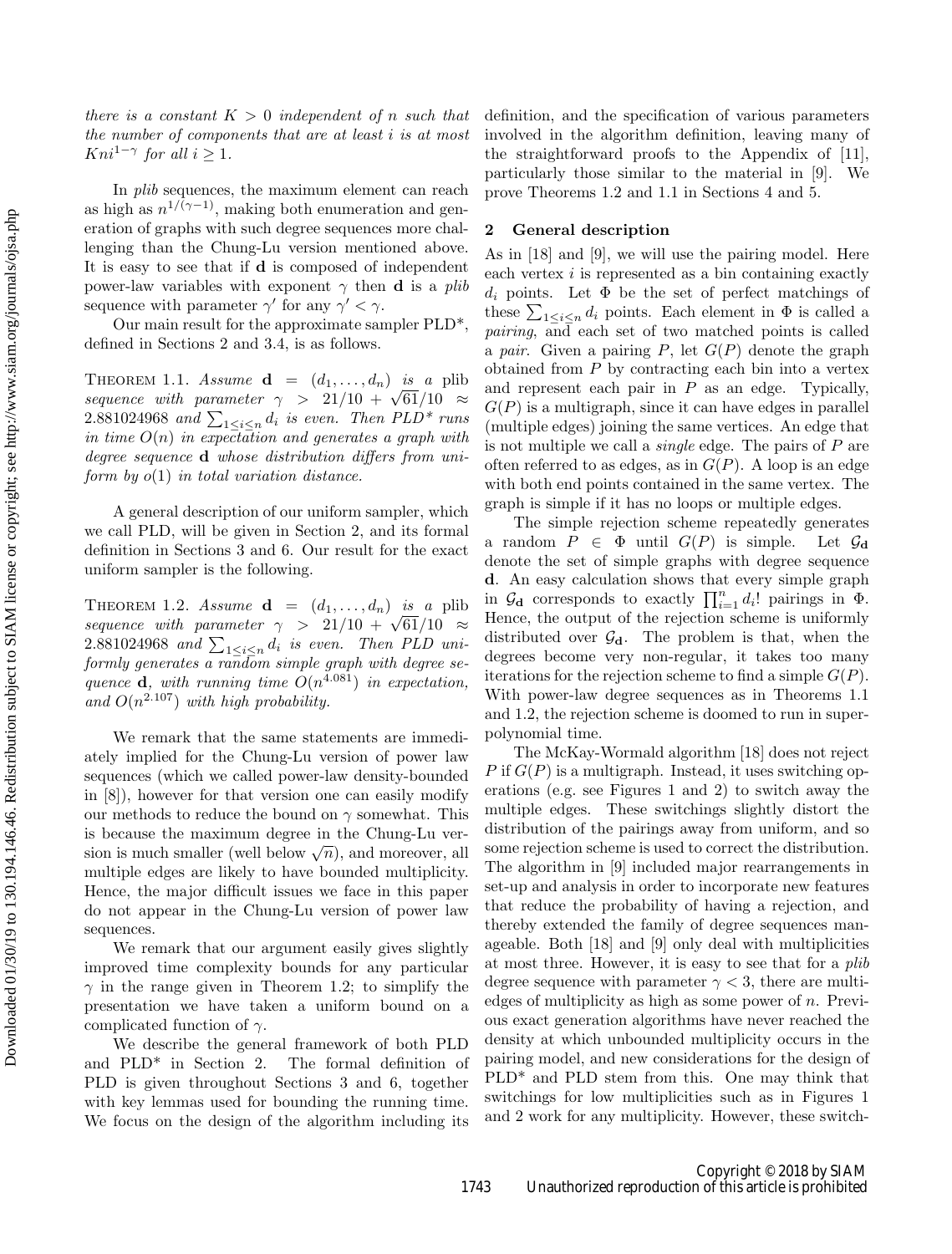ings would cause difficulties for high multiplicities because (a) the error arising in the analysis is too hard to control, and (b) incorporating unbounded multiplicities into the counting scheme would result in superpolynomial running time.

One new feature in the present paper is that we treat vertices of large degree differently. We will specify a set  $H$  of such vertices, which we call *heavy*. Other vertices are called *light*. An edge in  $P$  is heavy if its both end vertices are heavy. In particular, a loop is heavy if it is at a heavy vertex. Non-heavy edges are called light. The algorithm  $PLD^*$  contains two stages. In the first stage, it uses some switchings, defined in Section 3.2, to turn every heavy multiple edge  $ij$  into either a non-edge, or a single edge, and to switch away all heavy loops. It can be shown that with a non-vanishing probability, the final pairing is in the following set

(2.1)  
\n
$$
\mathcal{A}_0 = \Big\{ P \subseteq \Phi : G_{[\mathcal{H}]}(P) \text{ is simple,}
$$
\n
$$
L(P) \leq B_L; \ D(P) \leq B_D; \ T(P) \leq B_T;
$$
\n
$$
G(P) \text{ contains no other types of multiple edges } \Big\}
$$

where  $G_{[\mathcal{H}]}(P)$  denotes the subgraph of  $G(P)$  induced by  $\mathcal{H}, L(P), D(P)$  and  $T(P)$  denote the number of light simple loop, light double edges, and light triple edges in P, and  $B_L$ ,  $B_D$  and  $B_T$  are prescribed parameters specified in  $(6.19)$  in Section 6. PLD<sup>\*</sup> restarts until the final pairing  $P$  is in  $\mathcal{A}_0$ , and this is the first stage of PLD\*. We will show that the distribution of the output of the first stage of PLD\* is almost uniform over  $\mathcal{A}_0$ . Algorithm PLD is PLD<sup>\*</sup> accompanied with a rejection scheme so that the output of Stage 1 is uniformly distributed over  $A_0$ . After Stage 1, PLD<sup>\*</sup> enters the second stage, in which it repeatedly removes light loops, and then light triple edges using random "valid" switchings in Figures 1 and 2, which were also used in [9]. Valid switchings mean that the performance of the switching does not destroy more than one multiple edge (or loop), or create new multiple edges (or loops).



Figure 1: Switching for a light loop

To remove the double edges, we will use parameters  $\rho_{III}(i)$ , specified in Section 6.2. In each iteration, if



Figure 2: Switching for a light triple edge

the current pairing  $P$  contains  $i$  double edges, then with probability  $\rho_{III}(i)$ , it performs a random valid switching as in Figure 3, and with probability  $1-\rho_{III}(i)$ , it performs a random valid switching as in Figure 4. Note that the switching in Figure 4 is the typical type (called type I) used to switch away a double edge. The switching in Figure 3 is a new type (called type III) to remedy the distribution distortion caused by merely performing type I switchings.



Figure 3: Type III



Figure 4: Type I

We will prove:

- (a) all parameters  $\rho_{III}(i)$  can be computed in time  $o(n);$
- (b) the number of iterations in the second stage is  $o(n)$ in expectation and with high probability;
- (c) starting from a uniformly random  $P \in \mathcal{A}_0$ , the second stage of PLD\* outputs an asymptotically uniform random graph with target degree sequence d.

Even though the type III switching is new, and some other new considerations will be brought in to cope with various complications, the main ideas involved in the second stage of  $PLD^*$  are similar to those in [9]. Indeed, we will tune PLD\* into PLD with introduction of more types of switchings, and with various sorts of rejections.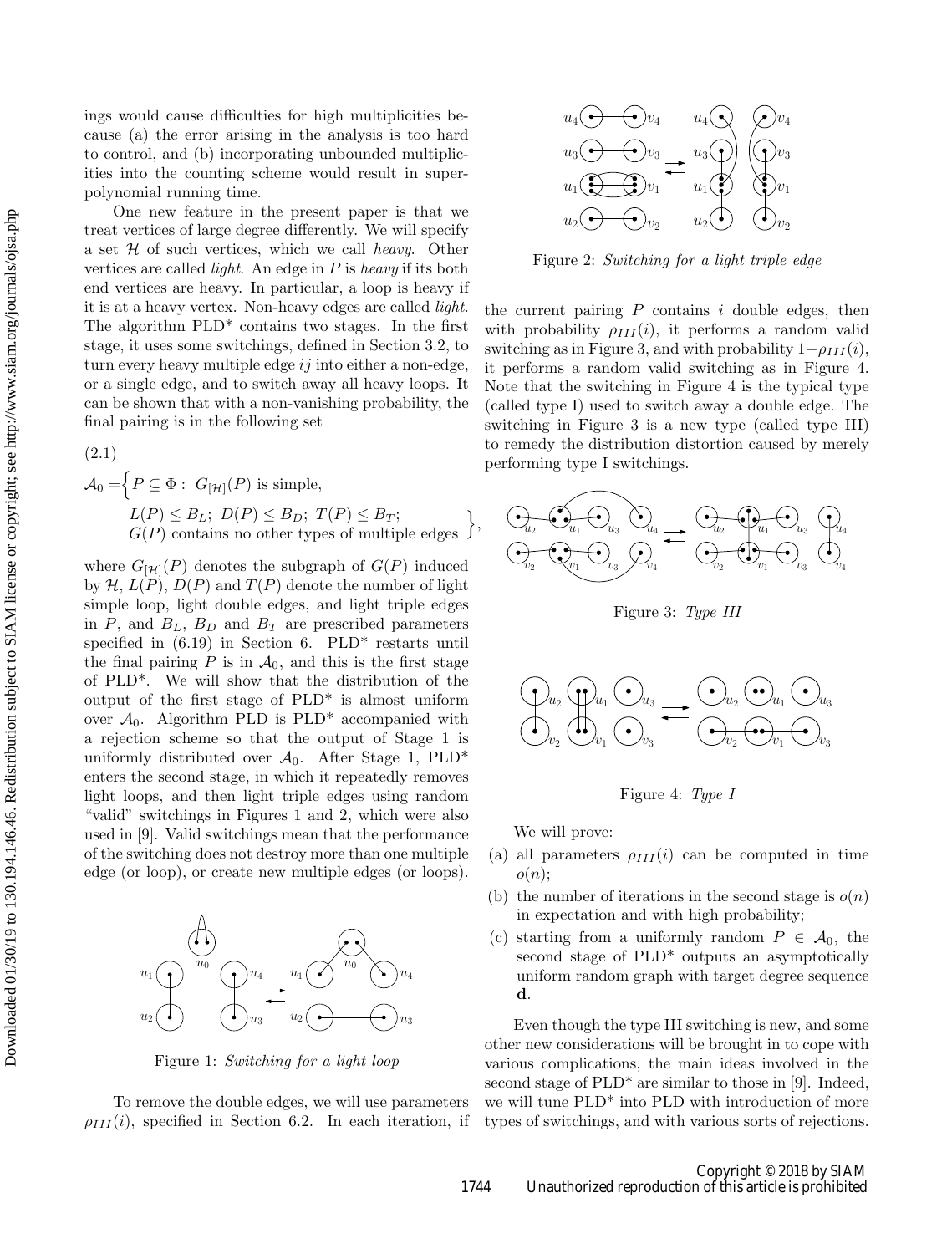The output of PLD is a uniformly random graph with the target degree sequence (see Lemma 6.14). We can show that the probability that PLD ever performs a rejection or other types of switchings is  $o(1)$ . This allows us to couple PLD and PLD\* and deduce that the output distributions of PLD\* differs from PLD, which is uniform, by  $o(1)$ , and thus derive our main theorem. The full details of PLD and PLD\* for the second stage will be presented in Section 6.

Our major innovative ideas lie in the first stage of PLD and PLD\*. We will later specify a set of pairings  $\Phi_0 \subseteq \Phi$  (in Section 3.1) such that with a non-vanishing probability a random pairing in  $\Phi$  is in  $\Phi_0$ . Roughly speaking,  $\Phi_0$  excludes pairings in which some vertex is incident with too many heavy multiple edges or heavy loops. The algorithm starts by repeatedly generating a random pairing  $P \in \Phi$  until  $P \in \Phi_0$ . Then, PLD<sup>\*</sup> enters two phases (both in Stage one) sequentially where heavy multiple edges and then heavy loops are eliminated using switchings.

Since our analysis is tailored for the power-law degree sequence, we start by stating some properties of power-law degree sequences. In the rest of this paper, we will assume that **d** is such that  $\sum_i d_i$  is even and Definition 1.1 is satisfied for some fixed  $K > 0$  and  $\gamma > 2.5$ , that is

(2.2) 
$$
\sum_{j\geq i} N_j \leq K n i^{1-\gamma}, \text{ for all } 1 \leq i \leq \Delta
$$

where  $N_j = |t : d_t = j|$ . A stronger lower bound on  $\gamma$  will be imposed later. We will also assume without loss of generality in the proof that  $\gamma < 3$ , since a plib sequence with parameter  $\gamma \geq 3$  is also a *plib* sequence with parameter  $\gamma'$  for every  $\gamma' < \gamma$ .

Recall that  $\Delta$  denotes the maximum degree. Without loss of generality we may assume that  $\Delta = d_1 \geq$  $\cdots \geq d_n \geq 1$ . For every  $1 \leq i \leq n$ , the number of vertices with degree at least  $d_i$  is at least i, so  $(2.2)$  implies that  $i \leq Kn(d_i)^{1-\gamma}$ . This gives

$$
(2.3) \t d_i \le (Kn/i)^{1/(\gamma - 1)} \t for all  $1 \le i \le n$ .
$$

For a positive integer k, define  $M_k = \sum_{1 \leq i \leq n} [d_i]_k$ where  $[x]_k$  denotes  $\prod_{i=0}^{k-1} (x - i)$ . It follows immediately from (2.3) using  $\gamma > 2$  that

$$
\Delta \le (Kn)^{1/(\gamma - 1)}
$$
  
(2.4) 
$$
M_1 = \Theta(n)
$$

$$
M_k = O(\Delta^k) = O(n^{k/(\gamma - 1)}), \quad \forall k \ge 2.
$$

Let  $0 < \delta < 1/2$  be a constant to be specified later. Define

$$
(2.5) \qquad \qquad h = n^{1 - \delta(\gamma - 1)},
$$

(2.6) 
$$
\mathcal{H} = \{i : 1 \leq i \leq h\}, \quad \mathcal{L} = [n] \setminus \mathcal{H}.
$$

Immediately from (2.3),

$$
(2.7) \t\t d_h \leq K^{1/(\gamma - 1)} n^{\delta},
$$

and so every vertex in  $\mathcal{L}$ , the set of light vertices, has degree  $O(n^{\delta})$ .

Finally, for  $k \geq 1$  define  $H_k = \sum_{v \in \mathcal{H}} [d_v]_k$  and  $L_k = M_k - H_k.$ 

# 3 First stage of PLD and PLD\*: heavy multiple edge reductions

Recall that PLD (PLD\*) first generates a uniformly random pairing  $P_0 \in \Phi_0$ , where  $\Phi_0 \subseteq \Phi$  is the set of pairings satisfying some initial conditions. Our next step is to specify  $\Phi_0$ .

Suppose firstly that  $M_2 < M_1$ . In this case, we define  $\Phi_0$  to be the set of simple pairings in  $\Phi$ . Janson [13] showed that under this condition, there is a probability bounded away from 0, uniformly for all *n*, that  $P_0 \in \Phi_0$ . So if  $P_0$  is not simple, PLD (PLD\*) rejects it, and otherwise, the remaining phases are defined to pass  $P_0$  directly to the output. In this case, PLD (PLD\*) is equivalent to the simple rejection scheme. Henceforth in the paper, we assume

$$
(3.8) \t\t\t M_2 \ge M_1.
$$

**3.1 Specifying**  $\Phi_0$  Given  $i < j$ , let  $W_{i,j}(P)$  denote the number of points in vertex  $i$  that belong to heavy loops or heavy multiple edges in  $P$  with one end in i and the other end not in j. Let  $W_i(P)$  denote the number of pairs that are in a heavy non-loop multiple edge, with one end in i. For any  $i \leq j$ , let  $m_{i,j} = m_{i,j}(P)$ denote the number of pairs between  $i$  and  $j$  in  $P$ . Define  $\eta = \sqrt{M_2^2 H_1/M_1^3}$  and

(3.9)

$$
\Phi_0 = \left\{ P \in \Phi : \n m_{i,j} I_{m_{i,j}} \ge 2W_{i,j} \le \eta d_i, \quad \forall 1 \le i, j \le h \text{ with } i \ne j; \n m_{i,i} W_i \le \eta d_i, \quad \forall 1 \le i \le h; \n \sum_{1 \le i < j \le h} m_{i,j} I_{m_{i,j} \ge 2} \le 4M_2^2/M_1^2; \n \sum_{1 \le i \le h} m_{i,i} \le 4M_2/M_1.
$$

The following lemma ensures that the probability of an initial rejection is at most  $1/4 + o(1)$ .

LEMMA 3.1. Assume that  $\eta = o(1)$ , i.e.  $M_2^2 H_1 / M_1^3 =$ o(1). If P is a random pairing in  $\Phi$  then the probability that  $P \in \Phi_0$  is at least  $1/4 + o(1)$ .

Next we define the switchings used in Stage 1.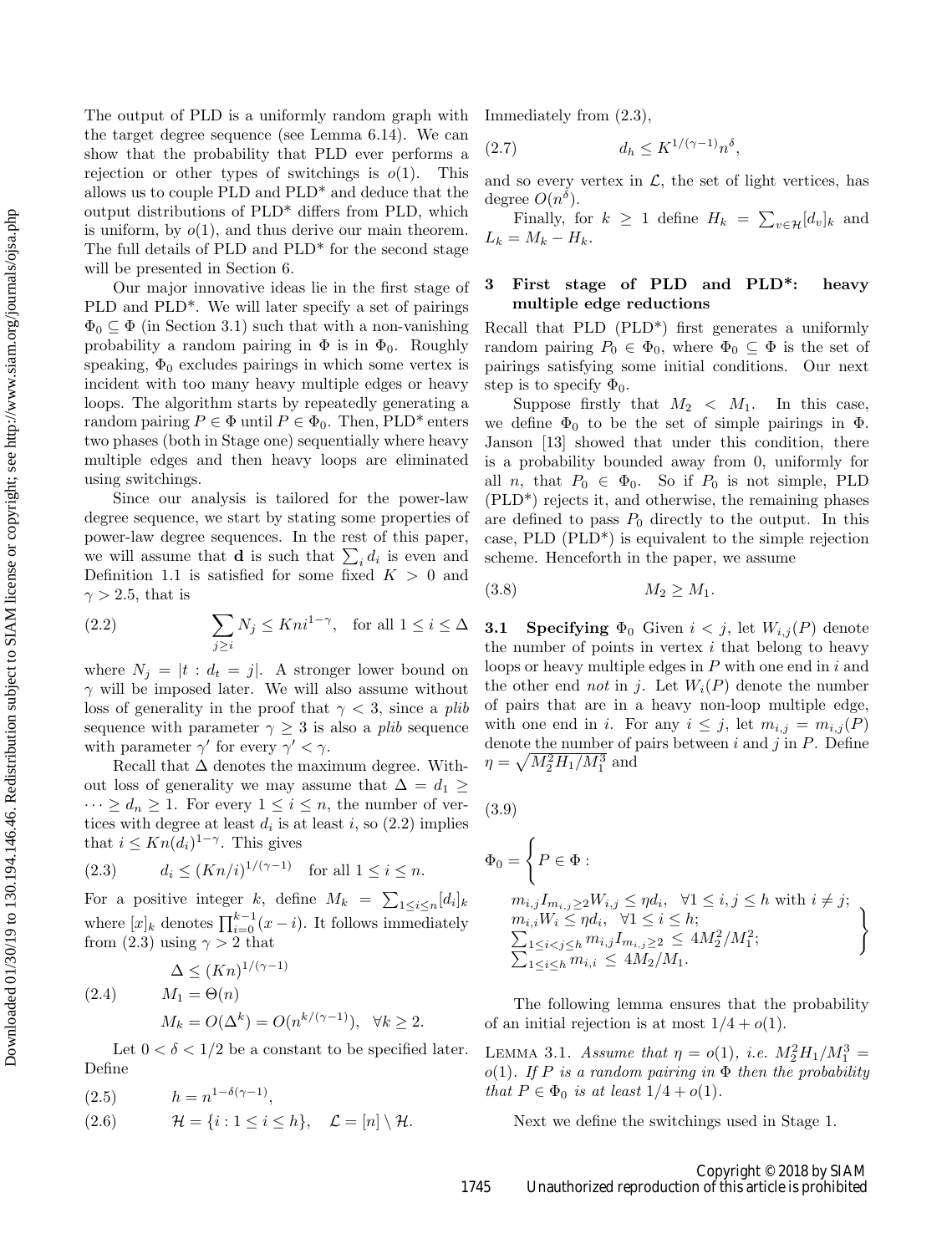

Figure 5: Switching for heavy multiple edge



Figure 6: Switching for heavy multiple loop

**3.2 Heavy switchings** Given a pairing  $P$ , let  $m(P, i, j)$  denote the number of pairs between i and j in P, and set  $m(P, i) = m(P, i, i)$ , the number of loops at i.

We first define the switchings we are going to use to switch away heavy multiple edges between a fixed pair of heavy vertices  $(i, j)$ ,  $i < j$ . The switching that we are going to define will change the multiplicity of  $ij$  from some  $m \geq 1$  to 0 (i.e. no pair between i and j). We will only use this switching directly if  $m(P, i, j) \geq 2$ , and we will also use an inverse version with a certain probability to change the multiplicity from 0 to 1. The inverse switching is needed for the present problem because i and  $j$  may be quite likely to have an edge between them.

DEFINITION 3.1. (Heavy m-way switching at  $(i, j)$  on P.)

This is defined for an ordered pair  $(i, j)$  of vertices with  $m(P, i, j) = m \ge 1$ . Label the endpoints of the m pairs between i and j as  $2g-1$  and  $2g$ ,  $1 \le g \le m$ , where points  $1, 3, \ldots, 2m-1$  are contained in vertex i. Pick m distinct light pairs  $x_1, \ldots, x_m$ . Label the endpoints of  $x_q$  as  $2m+2g-1$  and  $2m+2g$ . The switching operation replaces pairs  $\{2g - 1, 2g\}$  and  $\{2m + 2g - 1, 2m + 2g\}$ by  ${2g-1, 2m+2g-1}$  and  ${2g, 2m+2g}$ . This is a valid switching if no new heavy multiple edges or heavy loops are created. See Figure 5.

If  $S$  is a heavy multiple edge switching creating  $P'$  from  $P$ , then the inverse of  $S$  is an inverse heavy multiple edge switching creating  $P$  from  $P'$ .

DEFINITION 3.2. (Heavy m-way loop switching at i.)

This is defined if  $m(P, i) = m \geq 1$ . Label the endpoints of the m loops at i as  $2q - 1$  and  $2q$ ,  $1 \leq$  $g \leq m$ . Pick m distinct light pairs in P, labelling the endpoints of the g-th pair  $2m+2g-1$  and  $2m+2g$ . The switching replaces pairs  $\{2g - 1, 2g\}$  and  $\{2m + 2g - 1\}$  $1, 2m + 2g$  by  $\{2g - 1, 2m + 2g - 1\}$  and  $\{2g, 2m + 2g\}.$ This switching is valid if no new heavy multiple edges or heavy loops are simultaneously created. See Figure 6.

Note from the above definitions that heavy multiple edge and heavy loop switchings are permitted to create or destroy light multiple edges or light loops. This was not the case for the switchings introduced in [8] for enumeration purposes, and is another feature of our arguments not present in [18] and [9]. A heavy multiple edge switching on the pair  $(i, j)$  still does not affect other heavy multiple edges.

**3.3 PLD: Phases 1 and 2** Now we are ready to define the first two phases of PLD. We define PLD\* in Section 3.4.

#### 3.3.1 Phase 1: heavy multiple edge reduction

Given a pairing P, we define an  $h \times h$  symmetric matrix  $\mathbf{M}(P)$  as follows. For each  $1 \leq i \leq j \leq h$ , if ij is not a multiple edge or loop in  $G(P)$ , then the ij and ji entries in  $\mathbf{M}(P)$  are set as  $\clubsuit$ ; otherwise, these entries are set as the multiplicity of the edge  $ij$ . Therefore, in this matrix, all the diagonal entries take values in {♣} ∪ <sup>N</sup><sup>≥</sup><sup>1</sup> and all off-diagonal entries take values in  $\{\clubsuit\} \cup \mathbb{N}_{\geq 2}$  where  $\mathbb{N}_{\geq k}$  denotes the set of integers that are at least k. We call  $\mathbf{M}(P)$  the *signature* of P. Given such a matrix **M**, we let  $\mathcal{C}(\mathbf{M})$  denote the set of pairings that have  $M$  as their signature. Phase 1 of PLD uses the heavy m-way switchings of Definition 3.1 to switch away heavy multiple edges. Each switching step converts a pairing uniformly distributed in  $\mathcal{C}(\mathbf{M})$  for some M to a pairing uniformly distributed in  $C(\mathbf{M}')$  where  $\mathbf{M}'$  is obtained from M by setting a symmetric pair of its offdiagonal entries to  $\clubsuit$ . By the end of Phase 1, if no rejection occurs, the resulting pairing has a signature with all off-diagonal entries being ♣, and hence has no heavy multiple edges.

Recall  $\Phi_0$  in (3.9). When Phase 1 starts,  $P_0$  is uniformly distributed in  $\Phi_0$ . Let  $\mathbf{M}_0 = \mathbf{M}(P_0)$ .

Recall that  $H$  denotes the set of heavy vertices. Let  $\mathcal J$  be a list of all pairs  $(i, j)$  with  $i < j$  and both  $i, j \in \mathcal H$ ; i.e.  $\mathcal J$  is an enumeration of all pairs of heavy vertices. This defines an ordering of elements in  $\mathcal{J} : (i', j') \preceq (i, j)$ if  $(i',j')$  appears before  $(i, j)$  in the list  $\mathcal{J}$ . For each  $k \geq 1$ , let  $\mathbf{M}_k$  denote the matrix obtained from  $\mathbf{M}_0$  by setting the ij and ji entries of  $M_0$  to  $\clubsuit$ , for each ij among the first k entries in the list  $\mathcal{J}$ .

Let  $k \geq 1$  and suppose  $(i, j)$  be the k-th element of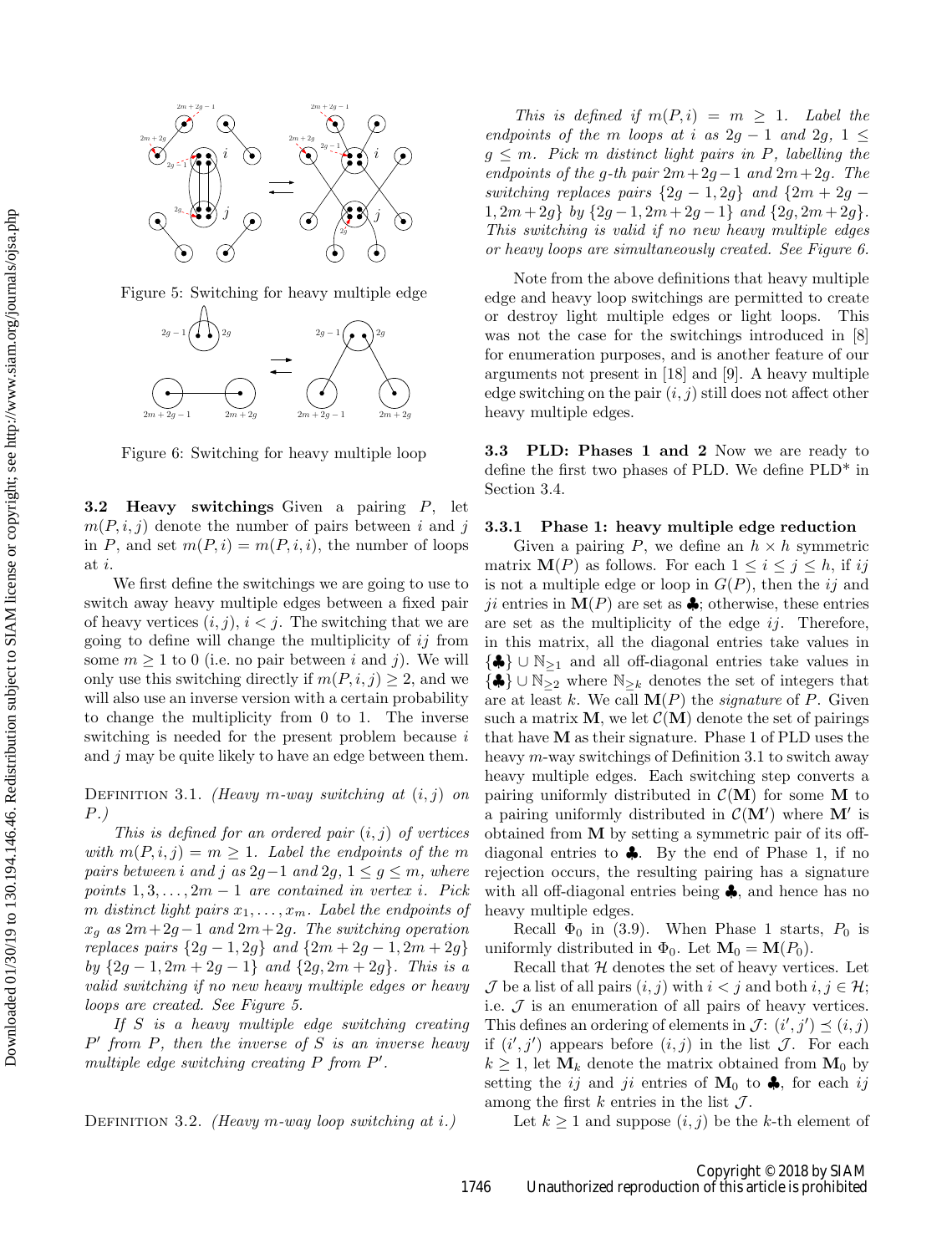J. For any non-negative integer m, let  $\mathcal{C}(\mathbf{M}_k, i, j, m)$ denote the set of pairings with  $ij$  having multiplicity  $m$ , and all other edges between heavy vertices satisfying the signature  $\mathbf{M}_k$  (ignoring its ij entry). Given  $m \geq 1$ and a pairing  $P \in \mathcal{C}(\mathbf{M}_k, i, j, m)$ , let  $f_{i,j}(P)$  denote the number of heavy m-way switchings at  $(i, j)$  where m is the multiplicity of ij in P. Given  $m \geq 1$  and  $P' \in \mathcal{C}(\mathbf{M}_k, i, j, 0)$ , let  $b_{i,j}(P', m)$  denote the number of inverse heavy  $m$ -way switchings applicable to  $P'$ ; these convert  $P'$  to some  $P \in \mathcal{C}(\mathbf{M}_k, i, j, m)$ .

Note that  $W_{i,j}(P)$  is determined by the signature of P; hence we may write  $W_{i,j}(\mathbf{M}(P))$  for  $W_{i,j}(P)$ . For any  $m \geq 1$ , define

(3.10) 
$$
\overline{m}_{i,j}^f(\mathbf{M}_k, m) = m!M_1^m;
$$
  
\n(3.11)  $\underline{m}_{i,j}^f(\mathbf{M}_k, m) = m!(M_1 - H_1 - 2m)^m;$   
\n(3.12)  $\overline{m}_{i,j}^b(\mathbf{M}_k, m) = [d_i - W_{i,j}]_m [d_j - W_{j,i}]_m;$   
\n(3.13)  $\underline{m}_{i,j}^b(\mathbf{M}_k, m) = [d_i - W_{i,j}]_m [d_j - W_{j,i}]_m$ 

where  $W_{i,j} = W_{i,j}(\mathbf{M}_k)$  and  $W_{j,i} = W_{j,i}(\mathbf{M}_k)$ .

By simple counting arguments (see [11, Lemma 28) we have that for every  $m \geq 1$  and for every  $P \in \mathcal{C}(\mathbf{M}_k, i, j, m)$  and  $P' \in \mathcal{C}(\mathbf{M}_k, i, j, 0),$ 

 $-mh^{2}[d_{i}-W_{i,j}]_{m-1}[d_{j}-W_{j,i}]_{m-1},$ 

$$
\underline{m}_{i,j}^f(\mathbf{M}_k, m) \le f_{i,j}(P) \le \overline{m}_{i,j}^f(\mathbf{M}_k, m), \n\underline{m}_{i,j}^b(\mathbf{M}_k, m) \le b_{i,j}(P', m) \le \overline{m}_{i,j}^b(\mathbf{M}_k, m).
$$

Phase 1 of PLD is defined inductively as follows. For each  $1 \leq k \leq |\mathcal{J}|$ , let  $P_k$  denote the pairing obtained after the  $k$ -th step of Phase 1. To define this step, if  $m(P_{k-1}, i, j)$  ≤ 1, then  $P_k = P_{k-1}$ ; otherwise, let  $m = m(P_{k-1}, i, j)$  and do the following sub-steps:

- (i) Choose a random heavy m-way switching at  $(i, j)$ on  $P$ . Let  $P'$  be the pairing created by  $S$ ;
- (ii) Perform an f-rejection with probability 1 −  $f_{i,j}(P)/\overline{m}_{i,j}^f(\mathbf{M}_k,m)$ ; then perform a b-rejection with probability  $1 - \underline{m}_{i,j}^b(\mathbf{M}_k, m) / b_{i,j}(P', m);$
- (iii) If no f or b-rejection took place, set  $P_k^* = P'$ ;
- (iv) Choose a random *inverse* heavy 1-way switching  $S'$ at  $(i, j)$  on P'; let P'' denote the pairing created by  $S';$
- (v) With probability  $1/(1+\overline{m}_{i,j}^b(\mathbf{M}_k,1)/\underline{m}_{i,j}^f(\mathbf{M}_k,1)),$ set  $P_k = P_k^* = P'$ ; with the remaining probability, perform an f-rejection  $(w.r.t. S')$  with probability  $1 - b_{i,j}(P')/\overline{m}_{i,j}^b(\mathbf{M}_k, 1)$  and perform a b-rejection with probability  $1 - \underline{m}_{i,j}^f(\mathbf{M}_k, 1) / f_{i,j}(P'')$ . If no for b-rejection occurred, set  $P_k = P''$ .

Lemma 3.2. The probability of an f-rejection or brejection during Phase 1 is  $o(1)$ , if  $\delta > (3 - \gamma)/(\gamma - 2)$ ,  $δ > 1/(2γ - 3), δ < 1/2$  and  $1 - δ > 1/(γ - 1)$ .

3.3.2 Phase 2: heavy loop reduction The heavy loop reduction is similar to the heavy multiple edge reduction but simpler. Let  $\mathcal I$  be an ordering of elements in  $\mathcal H$ . At step  $k$  of Phase 2, for  $k \geq 1$ , At step k of Phase 2, for  $k \geq 1$ , the algorithm switches away all loops at the  $k$ -th vertex in  $\mathcal I$  using the heavy loop switching, if there are any. In each step, sub-steps (i) and (ii) are In each step, sub-steps  $(i)$  and  $(ii)$  are the same as in heavy multiple edge reduction, except that  $f_{ij}(P)$  and  $b_{ij}(P', m)$  are replaced by  $f_i(P)$  and  $b_i(P', m)$ , and  $\overline{m}_{ij}^f(\mathbf{M}_k, m)$  and  $\underline{m}_{ij}^b(\mathbf{M}_k, m)$  are replaced by  $\overline{m}_i^f(\mathbf{M}_k, m)$  and  $\underline{m}_i^b(\mathbf{M}_k, m)$ , defined as below:

(3.14)  $\overline{m}_i^f(\mathbf{M}_k, m) = 2^m m! M_1^m;$ 

$$
(3.15) \t\t m_i^f(\mathbf{M}_k, m) = 2^m m!(M_1 - H_1 - 2m)^m;
$$

(3.16) 
$$
\overline{m}_i^b(\mathbf{M}_k, m) = [d_i - W_i]_{2m};
$$

(3.17) 
$$
\underline{m}_i^b(\mathbf{M}_k, m) = [d_i - W_i]_{2m} - mh^2[d_i - W_i]_{2m-2}.
$$

Moreover,  $P_k$  is set to  $P'$  as long as no f or b-rejection happend. There are no sub-steps  $(iii)$ – $(v)$ .

It is easy to show that for any  $P \in \mathcal{C}(\mathbf{M}_k, i, i, m)$ ,  $\underline{m}_{i}^{f}(\mathbf{M}_{k},m) \leq f_{i}(P) \leq \overline{m}_{i}^{f}(\mathbf{M}_{k},m);$  and for any  $P \in$  $\mathcal{C}(\mathbf{M}_k), \, \underline{m}_i^b(\mathbf{M}_k, m) \leq b_i(P, m) \leq \overline{m}_i^b(\mathbf{M}_k, m).$ 

LEMMA 3.3. If  $2/(\gamma - 1) < 1 + \delta(\gamma - 2)$  and  $\delta(\gamma - 1) >$ 2/3, then the probability that a rejection happens during Phase 2 is  $o(1)$ .

## 3.3.3 Uniformity Recall

$$
\Phi_2 = \{ P \subseteq \Phi_0 : G_{[\mathcal{H}]}(P) \text{ is simple} \}.
$$

We have the following lemma confirming the uniformity of the output of the first two phases.

LEMMA 3.4. Let  $P_0$  be a random pairing in  $\Phi_0$  and  $P'$ be the output after the first two phases, assuming that no  $rejection$  occurred. Then  $P'$  has the uniform distribution on  $\Phi_2$ .

**3.4** Stage 1 of  $\text{PLD}^*$  The first stage of  $\text{PLD}^*$  is just PLD without rejection. I.e. Phase 1 of PLD\* consists of substeps (i), (iv) and (v) without f-rejection or brejection. Phase 2 of PLD\* repeatedly switches away heavy loops using random heavy loop switchings.

# 4 Proof of Theorem 1.2

## Uniformity

By Lemma 3.4, PLD generates a uniformly random pairing  $P \in \Phi_2$  after the first stage. In Section 6 we show that the second stage of PLD outputs a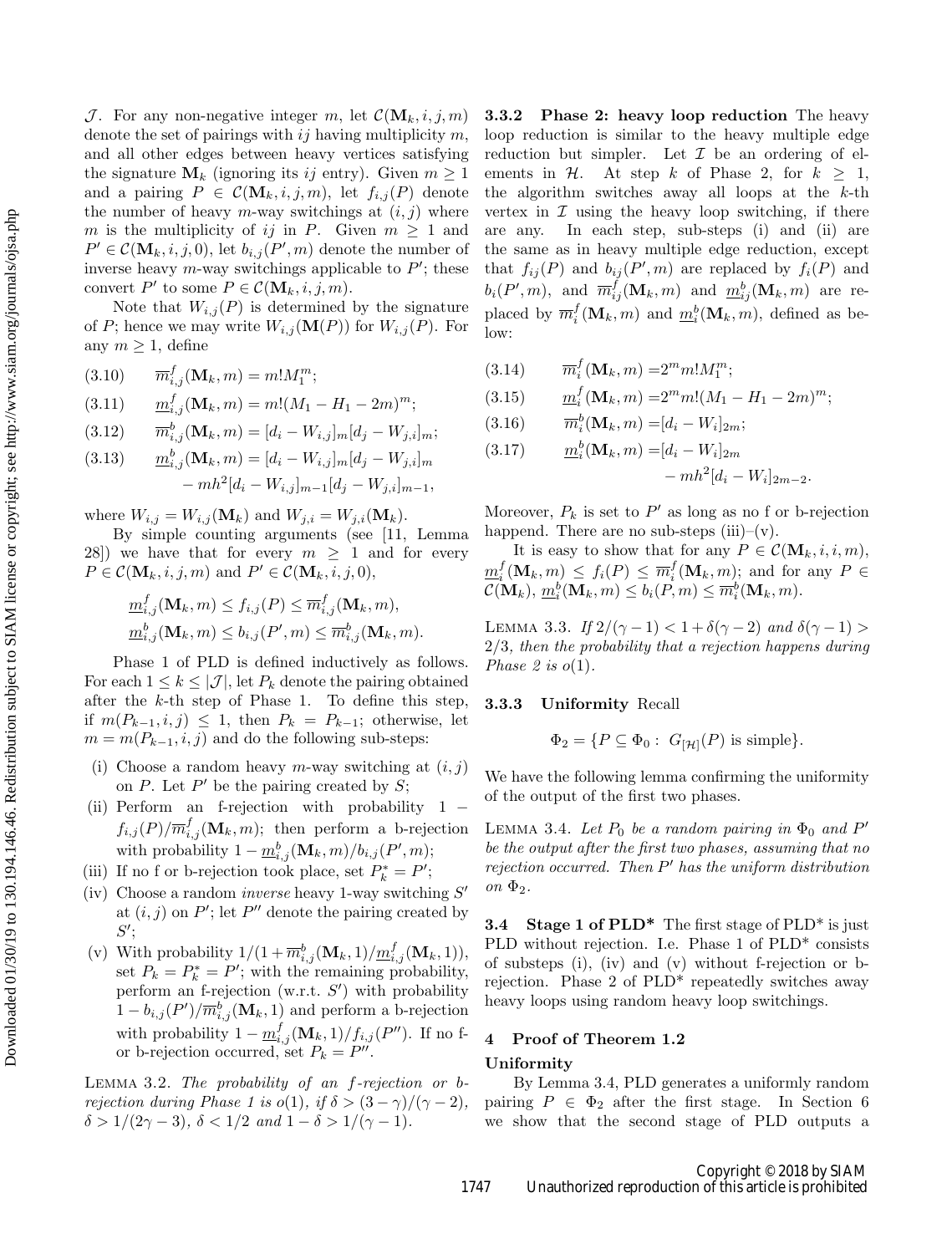uniformly random graphs with a plib degree sequence time complexity for Phase 1 is with parameter  $\gamma$ ; see Lemma 6.14.

## Running time

The initial generation of  $P \in \Phi$  takes  $O(n)$  time, as there are only  $O(n)$  points in the pairing model.

If  $(\gamma, \delta)$  satisfies all conditions in Lemmas 3.1, 3.2 and 3.3 then PLD only restarts  $O(1)$  times in expectation in Stage 1. In Section 6.4 we show that if  $\gamma > 21/10 + \sqrt{61}/10 \approx 2.881024968$  then there exists  $\delta$  satisfying

(4.18)

$$
\frac{1}{2\gamma-3} < \delta < \min\Big\{1-\frac{1}{\gamma-1}, \frac{2-\frac{2}{\gamma-1}-\frac{2\gamma-3}{(\gamma-1)^2}}{3-\gamma}\Big\},
$$

and that with any such choice of  $\delta$ , the probability of any rejection occurring in the second stage is  $o(1)$ . It only remains to bound the time complexity of PLD assuming no rejection occurs.

We first bound the running time in the first two phases. Each step of the algorithm involves computing  $f_{i,j}(P)$  and  $b_{i,j}(P,m)$  in Phase 1, and  $f_i(P)$  and  $b_i(P, m)$  in Phase 2. In the next lemma we bound the computation time for such functions. The proof is in the Appendix of [11].

- LEMMA 4.1. (a) The running time for computing  $f_{i,j}(P)$  and  $f_i(P)$  in Phases 1 and 2, given P, is  $O(H_1+|\mathcal{H}|m(P,i,j))$  and  $O(H_1+|\mathcal{H}|m(P,i,i))$  respectively.
- (b) The running time for computing  $b_{i,j}(P,m)$  and  $b_i(P, m)$  in Phases 1 and 2, given P, is  $O(\Delta + m)$ .

Next, we bound the time complexity of Phases 1 and 2.

Lemma 4.2. The expected running time for the first two phases is  $o(n)$ .

*Proof.* By the definition of  $\Phi_0$  in (3.9),

$$
\sum_{i < j \le h} \mathbb{E}(m_{i,j} I_{m_{i,j} \ge 2}) = O(M_2^2 / M_1^2)
$$

for every  $P \in \Phi_0$ . Let  $P_0 \in \Phi_0$  be the pairing obtained before entering Phase 1. Recall that  $\mathbf{M}(P_0)$  is the signature of  $P_0$  and let  $m_{i,j}$  denote the ij entry of  $\mathbf{M}(P_0)$  for  $(i, j) \in \mathcal{J}$ . Note that the heavy multiple edge switchings are applied only for  $(i, j) \in \mathcal{J}$  such that  $m_{i,j} \geq 2$ . By Lemma 4.1, for each such  $(i, j)$ , the running time is  $O(m_{i,j})$  for sub-step (i),  $O(H_1+|\mathcal{H}|m_{i,j})$ for (ii),  $O(1)$  for (iii) and (iv), and  $O(H_1 + |\mathcal{H}|)$  for (v). Hence, the total time required for switching away each heavy multiple edge is  $O(H_1 + |\mathcal{H}|m_{i,j})$  and hence, the

$$
\sum_{1 \le i < j \le h} O((H_1 + |\mathcal{H}| m_{i,j}) I_{m_{i,j} \ge 2})
$$
\n
$$
= O(H_1) \sum_{1 \le i < j \le h} \mathbb{E}(m_{i,j} I_{m_{i,j} \ge 2}) = O(H_1 M_2^2 / M_1^2),
$$

as  $|\mathcal{H}| = O(H_1)$ . The above is bounded by  $o(n)$  for any  $\gamma$  in the range of Theorem 1.2 and any choice of  $\delta$  satisfying (4.18). Similarly, the time complexity for Phase 2 is  $o(n)$ .

The analysis for the running time of Phases 3– 5 is similar to that of [9]. In Section 6.2 we show that parameters  $\rho_{\tau}(i)$  such as  $\rho_{III}(i)$  can be computed inductively in at most  $B_D = o(n)$  steps. Each switching step involves counting the number of certain structures (involving a bounded number of edges) in a pairing (e.g. the number of 6-cycles). Using direct brute-force counting methods yields the time complexity claimed in Theorem 1.2. The details are given in the Appendix of [11] under the heading "Running time for Phases 3– 5".

#### 5 Proof of Theorem 1.1

The approximate sampler PLD<sup>\*</sup> is simply PLD without rejections, except for rejections when checking  $P \in \Phi_0$ and  $P \in \mathcal{A}_0$ . As a result, there is no need to compute the number of certain structures, as done in PLD.

Proof of Theorem 1.1. We have already discussed above that it takes PLD, and thus PLD<sup>\*</sup> as well,  $O(n)$  time to find  $P \in \mathcal{A}_0$  before entering the last three phases. The computation of  $\rho_{III}(i)$  takes at most  $B_D = o(n)$ units of time. It is easy then to see then that each iteration of  $PLD^*$  in these three phases takes only  $O(1)$ time, as it only involves switching several pairs, and it is shown in Section 6 that the total number of iterations in these three phases is  $O(B_L + B_D + B_T) = o(n)$ . Hence, PLD\* is a linear time algorithm in expectation. It only remains to show that the output of PLD\* is close to uniform.

Clearly PLD and PLD\* can be coupled so that they produce the same output if no rejection occurs, and no types other than  $\tau = I, III$  are chosen in PLD in the last three phases. By Lemma 6.14, any rejection occurs in Phase  $3-5$  with probability  $o(1)$ . We also prove (see (6.40) and Lemma 6.4) that the probability of ever performing a switching of type other than I and III is  $o(1)$  (the probability is  $O(\xi B_D)$ ) which is guaranteed  $o(1)$  by Lemma 6.6). Thus, the probability that PLD and PLD<sup>\*</sup> have different output is  $o(1)$ . Let A be an arbitrary subset of  $\mathcal{G}_d$ . The probability that PLD outputs a graph in A whereas  $PLD^*$  does not is  $o(1)$ , as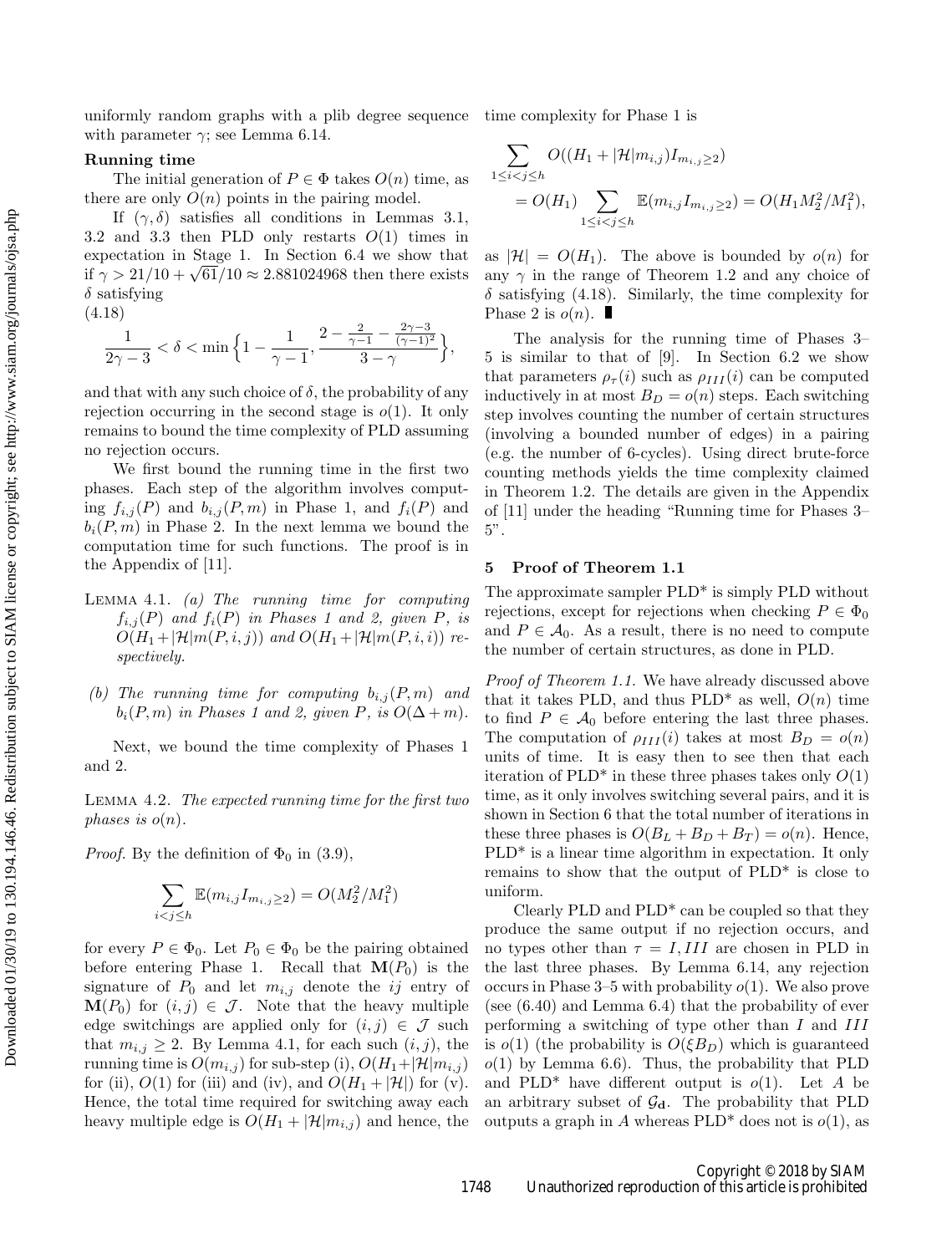Downloaded 01/30/19 to 130.194.146.46. Redistribution subject to SIAM license or copyright; see http://www.siam.org/journals/ojsa.php Downloaded 01/30/19 to 130.194.146.46. Redistribution subject to SIAM license or copyright; see http://www.siam.org/journals/ojsa.php that happens only if they have different outputs. Hence,

$$
\mathbb{P}_{PLD}(A) - \mathbb{P}_{PLD*}(A) = o(1) \text{ for all } A \subseteq \mathcal{G}_{\mathbf{d}}.
$$

That is, the distribution of the output of PLD\* differs by  $o(1)$  in total variation distance from the distribution of the output of PLD, which is uniform.

## 6 Second stage: phases for light switchings

The second stage of PLD\* has been described already in Section 2. In this section, we tune it into PLD with a rejection scheme, as well as introducing more types of switchings.

Recall that  $M_k = \sum_{1 \leq i \leq n} [d_i]_k$ ,  $H_k = \sum_{i \in \mathcal{H}} [d_i]_k$ and  $L_k = M_k - H_k$ . Define

(6.19) 
$$
B_L = \frac{4L_2}{M_1}; \quad B_D = \frac{4L_2M_2}{M_1^2} \quad B_T = \frac{2L_3M_3}{M_1^3}.
$$

and recall from (2.1) that

$$
\mathcal{A}_0 = \left\{ P \in \Phi_2 : L(P) \leq B_L; \ D(P) \leq B_D; \ T(P) \leq B_T; G(P) \text{ contains no other types of multiple edges } \right\}.
$$

Roughly speaking, the only possible multiple edges in a pairing in  $\mathcal{A}_0$  are loops, double edges and triple edges, and there are not too many of them. Lemma 3.4 guarantees that the resulting pairing  $P$  after the first two phases is uniformly distributed in  $\Phi_2$ , and the following lemma guarantees that PLD restarts  $O(1)$ times in expectation until entering the second stage, i.e. the last three phases. The proof of the lemma is presented in the Appendix of [11].

LEMMA 6.1. Assume  $L_4 = o(M_1^2)$  and  $L_4M_4 = o(M_1^4)$ . With probability at least  $1/2$ , a random  $P \in \Phi_2$  is in  $\mathcal{A}_0$ .

The second stage consists of Phases 3, 4 and 5 during which light multiple edges (loops, triple edges and double edges) are eliminated in turn. These phases are similar to those in [9] for regular graphs, except that here we use more types of switchings to boost several types of structures due to the non-regular degree sequence. In each phase, the number of a certain type of light multiple edges will be reduced until there are no multiple edges of that type. There will be f and brejections designed so that after each phase, the output is uniform conditioned on the event that the number of multiple edges of a certain type is zero. In each phase, the set of pairings is partitioned into classes  $\cup_{i=0}^{i_1} S_i$ , where  $S_i$  is the set of pairings with exactly i multiple edges of the type that is treated in the phase;  $i_1 \in$  ${B_L, B_D, B_T}$  is a pre-determined integer whose validity

is guaranteed by the definition of  $\mathcal{A}_0$ . Let  $\mathcal{A}_i$  be the output after each phase for  $i = 3, 4, 5$ . In Phase 3 (and 4), the number of loops (triple edges) will be reduced by one in each step. Hence,  $\mathcal{A}_4$  will be the set of pairings in  $A_0$  containing no loops or triple edges. The analysis for Phases 3 and 4 is quite simple, almost the same as that in [18] and [9]. We postpone this until Sections 6.3. In Phase 5 the number of light double edges is reduced. For this, we will use the boosting technique introduced in [9], but we use more booster switchings to cope with non-regular degrees. We briefly describe the framework of Phase 5 here, pointing out the major differences compared with [9], with the detailed design, definitions and analysis given in the rest of this section. Phase 5 consists of a sequence of switching steps, where each step typically eliminates one double edge using a type I switching operation. This is the same operation used in [18]. However, in some occasional switching steps, some other types of switchings are performed. The algorithm first determines certain parameters  $\rho_{\tau}(i)$ ,  $0 \leq i \leq B_D$ . In each switching step, PLD chooses a switching type  $\tau$ , e.g.  $\tau = I$ , from a given set of switching types, with probability  $\rho_{\tau}(i)$ , where i is the number of double edges in the current pairing. After choosing type  $\tau$ , PLD performs a random switching of type  $\tau$ . Rejections can happen in each switching step with small probabilities, and these probabilities are carefully designed to maintain the property that the expected number of times a pairing is reached, throughout the course of the algorithm, depends only on the number of double edges the pairing has. (This feature was introduced in [9] and permits the use of switchings that occasionally increase the number of double edges, and is a marked departure from the method in [18].) As a consequence, the output after Phase 5 has uniform distribution. It follows that the output of PLD is uniform over simple graphs with degree sequence d.

The parameters  $\rho_{\tau}(i)$  are designed to guarantee the uniform distribution of the output of PLD, and meanwhile to have a small probability of any rejection during Phase 5. They are determined as the solution of a system of equations for which we give an efficient  $(o(n)$  time) computation scheme. The analysis is a little different from [9] due to the different types of switchings being used. Switchings in [9] are classified into different classes (class A and class B), whereas the switchings in the present paper can all be classified as class A under that paradigm. However, the analysis of b-rejections is more complicated than in [9], and as a convenience for the argument we need to introduce "pre-states" of a pairing, and "pre-b-rejections". These concepts will be discussed in detail in Section 6.1.1.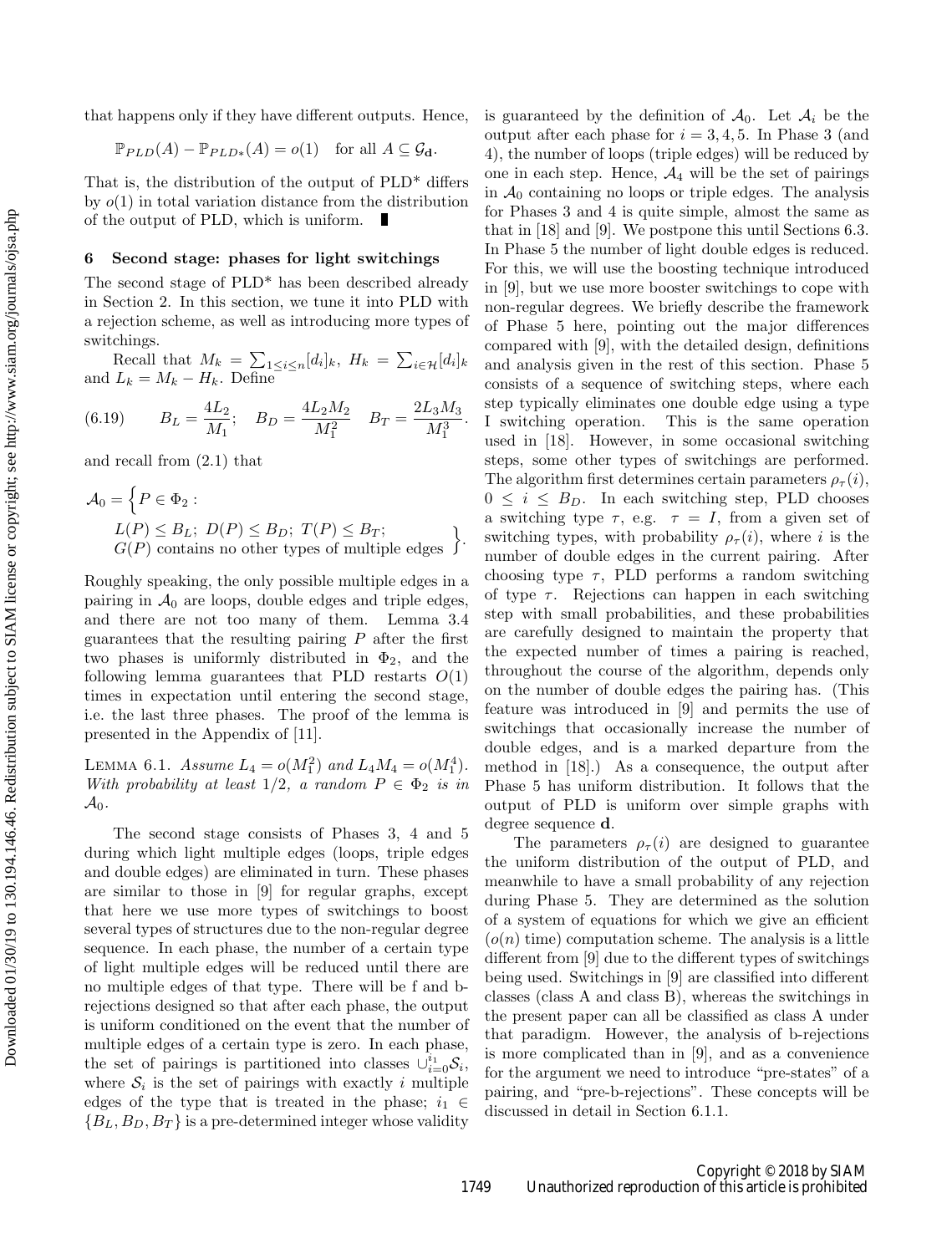As in [9], under various conditions on  $M_k$ ,  $H_k$ and  $L_k$  for several small values of k, we bound the probability of any rejection during Phases  $3-5$  by  $o(1)$ (see Lemmas 6.3, 6.6, 6.7, 6.8, 6.9, 6.11, and 6.13). These conditions set constraints on  $(\gamma, \delta)$ . Eventually we will show that if  $\gamma > 21/10 + \sqrt{61}/10 \approx 2.881024968$ then there exists  $\delta > 0$  satisfying all conditions required in these lemmas; see Lemma 6.14.

As mentioned before, we postpone the discussions of Phases 3 and 4 till Section 6.3 and we start our discussions of Phase 5 by assuming that the algorithm enters Phase 5 with a uniform random pairing  $P \in \mathcal{A}_4$ , where  $\mathcal{A}_4$  is the set of pairings in  $\mathcal{A}_0$  containing no loops or triple edges. By the definition of  $A_0$ , the number of double edges in P is at most  $i_1 = B_D$ , and they are all light. In Phase 5,  $S_i$  denotes the set of pairings in  $\mathcal{A}_4$ containing exactly i double edges. Then,  $S_0$  is the set of pairings in  $\Phi$  that produce simple graphs.

6.1 Phase 5: double edge reduction We will use five different types of switchings in the phase for the double edge reduction. We introduce one of them now, and the rest after some discussion. The most commonly used type is I, which was shown in less detail in Figure 4. We formally define it as follows.

Type I switching. Take a double edge z; note that one end of z must be a light vertex. Label the end points of the two pairs in z by  $\{1,2\}$  and  $\{3,4\}$  so that points 1 and 3 are in the same vertex and this vertex is light. Choose another two pairs  $x$  and  $y$  and label their ends by  $\{5,6\}$  and  $\{7,8\}$  respectively. Label the vertices that containing points  $1 \leq i \leq 8$  as shown in Figure 7 (same as Figure 4 but with points and vertices labelled as in the definition). If (a)  $u_i, v_i, 1 \leq i \leq 3$  are six distinct vertices; (b) both x and y are single edges; (c) there are no edges between  $u_1$  and  $u_i$  for  $i \in \{2,3\}$  and no edges between  $v_1$  and  $v_i$  for  $i \in \{2,3\}$ , then replace the four pairs  $\{2i-1, 2i\}$ ,  $1 \le i \le 4$  by  $\{1, 5\}$ ,  $\{3, 7\}$ ,  $\{2, 6\}$  and  $\{4, 8\}$  as shown in Figure 7.



Figure 7: type I

The inverse of the above operation is called an inverse type I switching. Hence, to perform an inverse switching, we will choose a light 2-star and label the points in the two pairs by  $\{5, 1\}$  and  $\{3, 7\}$  so that 1 and 3 are in the same light vertex; choose another 2star (not necessarily light) and label the points in the two pairs by  $\{6, 2\}$  and  $\{4, 8\}$  so that 2 and 4 are in the same vertex. Label all involved vertices as shown in Figure 7. If (a) all the six vertices are distinct; (b) both 2-stars chosen are simple; (c) there is no edge between  $u_i$  and  $v_i$  for all  $1 \leq i \leq 3$ , then replace all four pairs  $\{1, 5\}, \{3, 7\}, \{2, 6\} \text{ and } \{4, 8\} \text{ by } \{2i - 1, 2i\}, 1 \leq i \leq 4.$ 

Note that from the definition of the type I switching, there can be multiple switchings of type I that switch a pairing  $P$  to another pairing  $P'$ , caused by different ways of labelling the points in the switched pairs.

When a type I switching is performed, the number of double edges will decrease by one. Given a pairing  $P$ , let  $\mathcal{F}_1(P)$  denote the set of mappings from the numbers 5, 1, 3, 7 to the points of P such that  $\{5, 1\}$  and  $\{3, 7\}$ are pairs of  $P$  and  $1$  and  $3$  are in the same vertex, which is light. We call  $({5, 1}, {3, 7})$  a *light ordered* 2-star. Define  $\mathcal{F}_2(P)$  similarly from the numbers 6, 2, 4, 8 without the restriction to light vertices. Let  $\mathcal{F}(P) = \mathcal{F}_1(P) \times \mathcal{F}_2(P)$ . The elements of  $\mathcal{F}(P)$  are called *doublets*. As  $|\mathcal{F}_1(P)| = L_2$  and  $|\mathcal{F}_2(P)| = M_2$ , we have  $|\mathcal{F}(P)| = M_2L_2$ , which is independent of P. If a type I switching switches a pairing  $P'$  to a new pairing P, then it creates a new element in  $\mathcal{F}(P)$  (but not all elements in  $\mathcal{F}(P)$  are created this way).

Note the labels on the points in each type I switching induce, in an obvious way, a unique doublet in the resulting pairing. Now, for a given pairing  $P$ , define  $\mathcal{Z}_0(P)$  to be the set of doubles in  $\mathcal{F}(P)$  that can be created in this way. Then, the number of ways that P can be created via a type I switching is  $|\mathcal{Z}_0(P)|$ . Since  $\mathcal{Z}_0(P) \subseteq \mathcal{F}(P)$ , we immediately have  $|\mathcal{Z}_0(P)| \leq M_2L_2$ . For a power-law distribution-bounded degree sequence with  $\gamma < 3$ ,  $|\mathcal{Z}_0(P)|$  varies a lot among pairings  $P \in \mathcal{S}_i$ . As we discussed before, a big variation of this number will cause a big probability of a b-rejection. It turns out that five main structures cause the undesired variation of this number:  $H_i$ ,  $1 \leq i \leq 5$  in Figure 8. In order to reduce the probability of a b-rejection, we boost pairings P such that  $G(P)$  does not contain sufficient number of copies of  $H_0$ , or in other words,  $G(P)$  contains many copies of  $H_i$  for some  $1 \leq i \leq 5$ . These force the use of switchings of type III, IV, V, VI and VII respectively (we leave out type II as there is a type of switching called type II used for the d-regular case which we do not use in this paper; but it is possible that using this type, together with strengthening other parts can lead to a weaker constraint on  $\gamma$ ). These switchings will be defined in Section 6.1.3 and are shown in Figures 3 and 9 – 12. Let  $\Lambda = \{I, III, IV, V, VI, VII\}$  be the set of switching types to be used. All types of switchings, except for type I, will switch a pairing to another pairing containing the same number of double edges. In other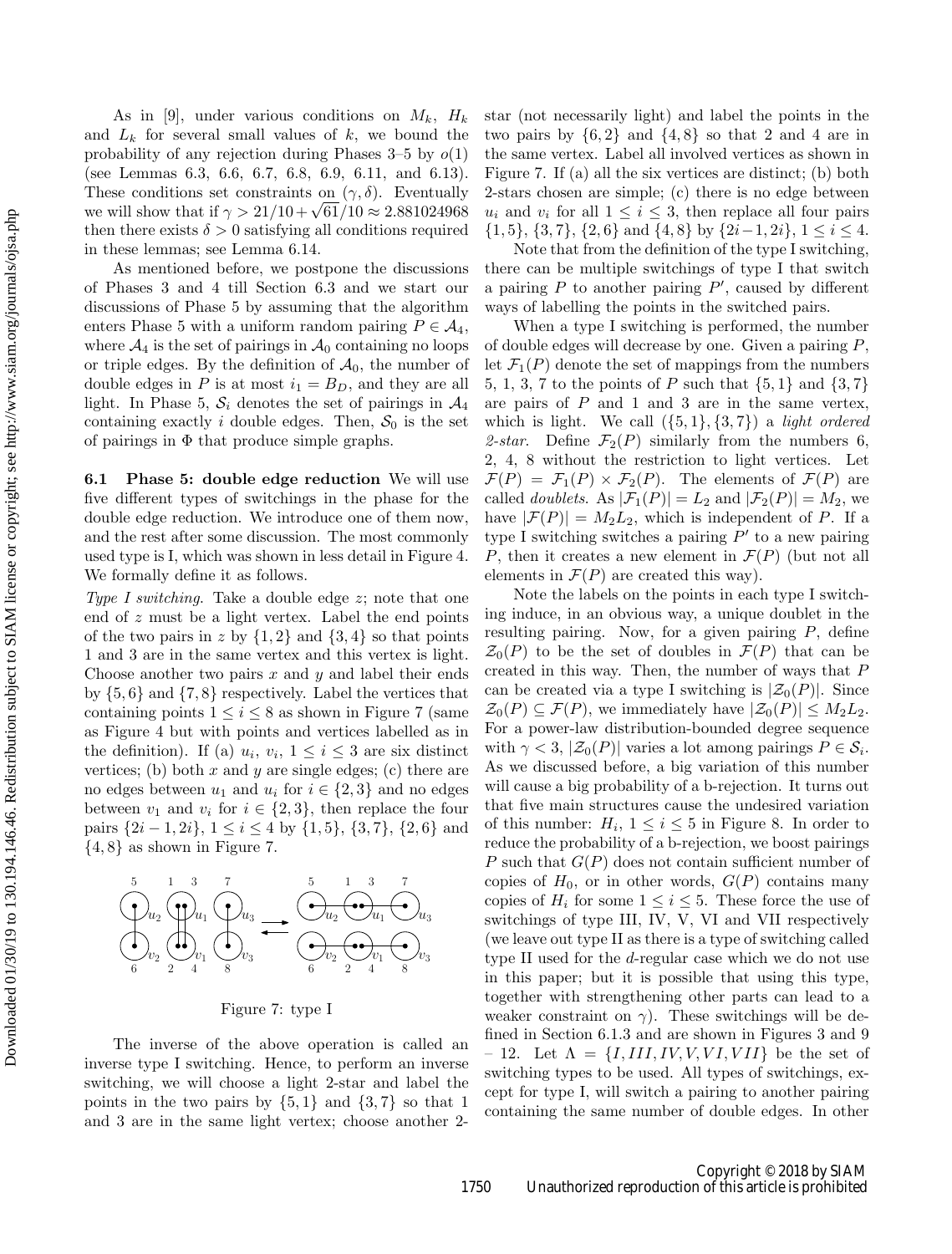words, a type  $\tau$  ( $\tau \neq I$ ) switching does not change the number of double edges in a pairing.

The basic method in this part of the algorithm and analysis is similar to that in [9] but there are new ingredients, which include the use of pre-states. We briefly describe how and why they are used.

Given a pairing P, let  $\mathcal{Z}(P)$  be the subset of  $\mathcal{F}(P)$ that includes just those doublets induced (in the way described above) by applying a switching of any type to some other pairing to create  $P$ . Then, each switching (of any type) converting some  $P'$  to  $P$  induces a doublet  $\mathfrak{z} \in \mathcal{Z}(P)$ . However, except for type I, other type of switchings create extra pairs along with  $\lambda$ . For instance, a type III switching creates one extra pair whereas a type IV switching creates four extra pairs (see Figures 3 and 9). These extra pairs modify (slightly) the expected number of times that a given  $\mathfrak{z} \in \mathcal{Z}(P)$  is created. In order to account for this, we will associate with each pairing P a set of pre-states. These pre-states are basically a copy of P plus a designated  $\mathfrak{z} \in \mathcal{Z}(P)$ , together with several pairs, depending on how P is reached via a switching. Then, going from a prestate to  $P$ , we may perform a pre-b-rejection. This rejection trims off the fluctuation caused by the extra pairs created together with  $\lambda$ , ensuring that every  $\lambda$  is created with the same expected number of times.

For every pairing  $P \in \mathcal{S}_i$ , we want to make sure that the expected number of times that  $P$  is created in the phase is independent of  $P$ ; we do so by equalising the expected number of times that each  $\mathfrak{z} \in \mathcal{Z}(P)$  is created, after the pre-b-rejection; denote this quantity by  $q_i$  (i.e. this quantity is independent of P). Then the expected number of times that  $P$  is created, before the b-rejection, is  $q_i|\mathcal{Z}(P)|$ . Then, the probability of a brejection depends only on the variation of  $|\mathcal{Z}(P)|$  over all  $P \in \mathcal{S}_i$ . The reason to use type III,IV,V,VI and VII aside from type I is to ensure that the variation of  $|\mathcal{Z}(P)|$  is sufficiently small in a class  $\mathcal{S}_i$ . Let  $\mathcal{Z}^*(P)$  =  $\mathcal{F}(P) \setminus \mathcal{Z}(P)$ . We will prove that  $|\mathcal{Z}^*(P)|$  is sufficiently small compared with  $|\mathcal{Z}(P)|$ .

Next, we partition  $\mathcal{Z}(P)$  to  $\cup_{i=0}^{5} \mathcal{Z}(P)$  according to the different restrictions put on to  $\mathfrak{z} \in \mathcal{Z}(P)$  when different types of switchings are applied. Let  $\mathcal{Z}_i(P)$  $(1 \leq i \leq 5)$  denote the set of  $\mathfrak{z} \in \mathcal{F}(P)$ , as shown in Figure 7, satisfying

- (a) all these four pairs  $\{5,1\}, \{3,7\}, \{6,2\}, \{4,8\}$  are contained only in single edges;  $v_1$  is a light vertex; and all six vertices  $u_i$  and  $v_i$ ,  $1 \le i \le 3$ , are distinct;
- (b) for each  $1 \leq i \leq 5$ ,  $\chi$  corresponds to a copy of  $H_i$ in Figure 8 in  $G(P)$ .

Let  $Z_i(P) = |\mathcal{Z}_i(P)|$  and  $Z^*(P) = |\mathcal{Z}^*(P)|$ . Let  $S_{\tau}^+(P)$  denote the number of type  $\tau$  switchings that



Figure 8: A pair of 2-paths

converts a pairing to P. Then,  $S_I^+(P) = Z_0(P)$ . Clearly,

(6.20) 
$$
\sum_{i=0}^{5} Z_i(P) + Z^*(P) = |\mathcal{F}(P)| = M_2 L_2.
$$

We will show later that the variation of  $\sum_{i=0}^{5} Z_i(P)$ caused by  $Z^*(P)$  is sufficiently small for the range of  $\gamma$ we consider.

Note that each type  $\tau \in \Lambda$  corresponds to a unique integer t so that the created element  $\mathfrak{z} \in \mathcal{Z}(P)$ , formed after a type  $\tau$  switching creating a pairing P, is in  $\mathcal{Z}_t(P)$ . We define

 $t = t(\tau)$  to be this unique integer.

For instance,  $t(I) = 0$ , and by looking at Figures 3, 9 and 8, we have  $t(III) = 1$  and  $t(IV) = 2$ .

Before defining all types of switchings, we first give a general description of the whole approach.

6.1.1 A brief outline Note that a pairing can be reached more than once in Phase 5. Let  $\sigma(P)$  denote the expected number of times that pairing  $P$  is reached. Our goal is to design the algorithm in such a way that  $\sigma(P) = \sigma(i)$  for every  $P \in \mathcal{S}_i$  and for every  $0 \leq i \leq i_1$ ; this ensures that the output of Phase 5, if no rejection happens, is uniform over  $S_0$ .

## Choosing a switching type.

As in [9], in Phase 5, the algorithm starts with a uniform distribution on  $\mathcal{A}_4$ . In each step, the algorithm starts from a pairing  $P \in \mathcal{S}_i$  obtained from the previous step, and chooses a switching type according to a predetermined "type distribution". This distribution only depends on  $i$ , i.e. the class where  $P$  is in, and is independent of P. We will use  $\rho_{\tau}(i)$  to denote the probability that type  $\tau$  switching is chosen for a pairing in  $S_i$ . We require  $\sum_{\tau} \rho_{\tau}(i) \leq 1$  for every *i*. If this inequality is strict, then with the remain probability, the algorithm terminates. Such a rejection is called a t-rejection.

### An f-rejection.

If a type  $\tau$  is chosen, then the algorithm chooses a random type  $\tau$  switching S that can be performed on  $P \in \mathcal{S}_i$ . An f-rejection may happen in order to equalise the expected number of times a particular type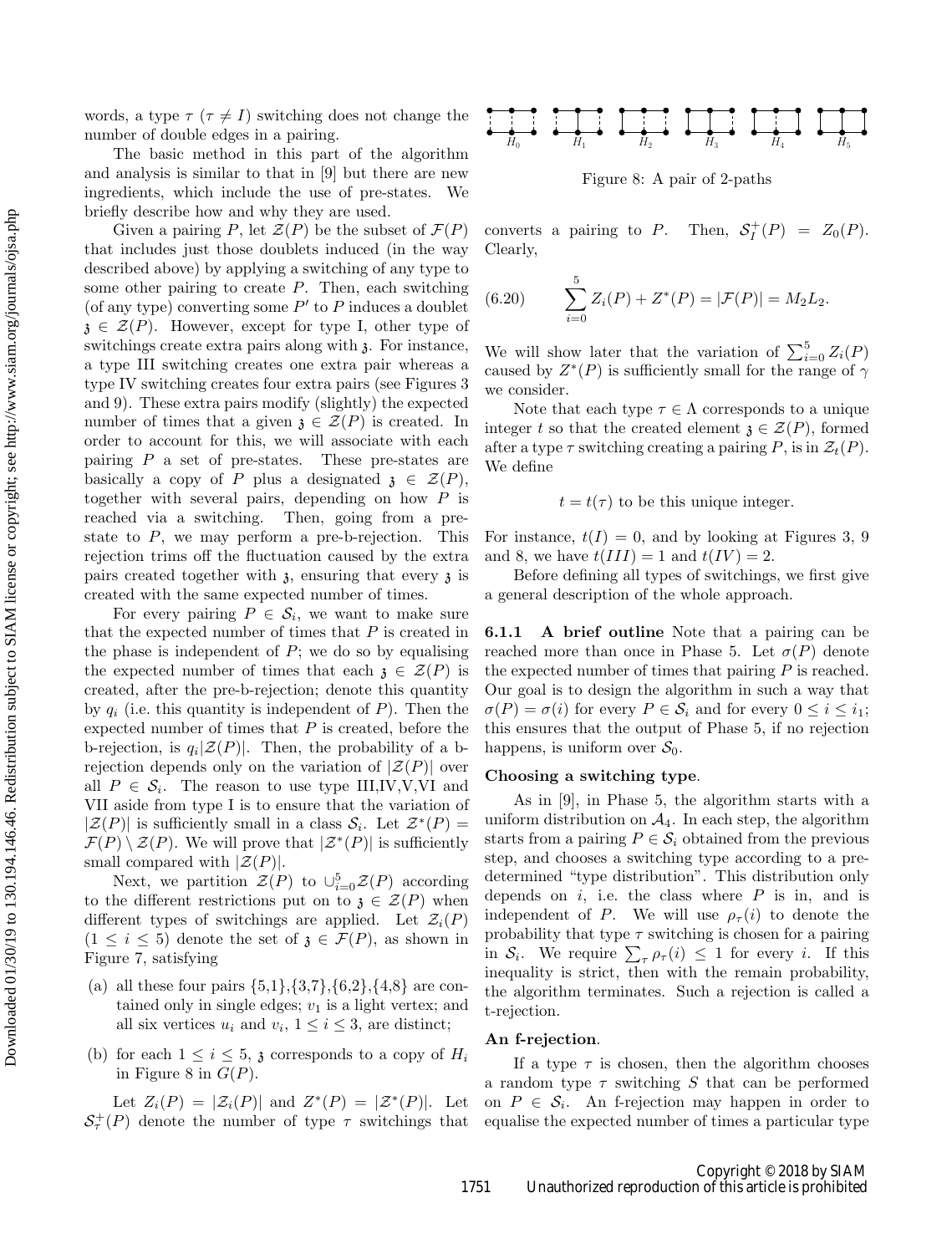$\tau$  switching is performed, for every  $P \in \mathcal{S}_i$ . Let  $f_{\tau}(P)$ denote the number of type  $\tau$  switchings that can be performed on P, then, we will perform an f-rejection with probability

(6.21) 
$$
1 - \frac{f_\tau(P)}{\overline{m}_\tau(i)},
$$

where  $\overline{m}_{\tau}(i)$  will be specified later as an upper bound for  $\max_{P \in \mathcal{S}_i} f_{\tau}(P)$ . Therefore, every switching S is chosen and is not f-rejected with probability  $\rho_{\tau}(i)/\overline{m}_{\tau}(i)$ . Hence, the expected number of times that  $S$  is performed during Phase 5 is

$$
\sigma(i)\frac{\rho_\tau(i)}{\overline{m}_\tau(i)},
$$

assuming that each pairing in  $S_i$  is reached with  $\sigma(i)$ expected number of times.

## Pre-states and pre-b-rejection.

We first give a formal definition of pre-states of a pairing  $P' \in \mathcal{S}_j$ . Given pairing  $P' \in \mathcal{S}_j$ , a switching type  $\tau$  and an arbitrary  $\mathfrak{z} \in \mathcal{Z}_{t(\tau)}(P')$ , a pre-state of P', corresponding to  $\tau$  and  $\mathfrak{z}$  is a copy of P' in which  $\mathfrak z$  is designated together with a set of pairs  $X$ such that an inverse type  $\tau$  switching can be performed on X and 3. Let  $B_\tau(P, \mathfrak{z})$  denote the set of prestates of P corresponding to switching type  $\tau$  and  $\mathfrak{z} \in \mathcal{Z}_{t(\tau)}(P)$  and let  $\widehat{b}_{\tau}(P,\mathfrak{z}) = |\widehat{B}_{\tau}(P,\mathfrak{z})|$ . Define  $b_{\tau}(P) = \min_{\mathfrak{z} \in \mathcal{Z}_{t(\tau)}} b_{\tau}(P, \mathfrak{z})$ . We will define later  $\widehat{m}_{\tau}(i)$ as a lower bound for  $\min_{P \in \mathcal{S}_i} b_\tau(P)$ . In particular, we will show that for every  $0 \leq i \leq i_1 - 1$ ,  $\hat{b}_I(P, \mathfrak{z}) = 1$ for any  $P \in \mathcal{S}_i$  and for any  $\mathfrak{z} \in \mathcal{Z}_{t(I)}(P) = \mathcal{Z}_0(P)$ (see (6.22)), which immediately implies that

(6.22) 
$$
\hat{m}_I(i) = 1
$$
, for all  $0 \le i \le i_1 - 1$ .

Now, let  $P'$  be the pairing that S converts P into and let  $\mathfrak z$  be the new pair of 2-stars created by  $S$ . Then,  $\mathfrak{z} \in \mathcal{Z}_{t(\tau)}(P')$ . Assume  $P' \in \mathcal{S}_j$ . Note that S designates a pre-state of  $P'$ . We will perform a pre-b-rejection before entering P', to ensure that every  $\mathfrak{z} \in \mathcal{Z}_{t(\tau)}(P')$ are created with equal expected number of times, for every  $P' \in \mathcal{S}_j$ .

A pre-b-rejection will be performed in the following way. Note that our algorithm has been designed so that given  $\tau$ ,  $P \in \mathcal{S}_i$  and  $\mathfrak{z} \in \mathcal{Z}_{t(\tau)}(P)$ , all pre-states of P corresponding to  $\tau$  and  $\chi$  will be reached with equal expected number of times, which is

$$
y_i := \sigma(i) \frac{\rho_\tau(i)}{\overline{m}_\tau(i)},
$$

which is independent of  $P$ ,  $P'$  and  $\lambda$ . Then, a pre-brejection will be performed with probability

$$
1-\frac{\widehat{m}_{\tau}(j)}{\widehat{b}_{\tau}(P',\mathfrak{z})}.
$$

Now, for any  $\mathfrak{z} \in \mathcal{Z}_{t(\tau)}(P')$ , the expected number of times that  $\lambda$  is created is (6.23)

$$
\sum_{s \in \widehat{B}_{\tau}(P',\mathfrak{z})} y_i \frac{\widehat{m}_{\tau}(j)}{\widehat{b}_{\tau}(P',\mathfrak{z})} = y_i \widehat{m}_{\tau}(j) = \sigma(i) \frac{\rho_{\tau}(i)}{\overline{m}_{\tau}(i)} \widehat{m}_{\tau}(j),
$$

which is independent of  $\delta$ . This ensures that every  $\mathfrak{z}\in\mathcal{Z}_{t(\tau)}(P')$  are created with equal expected number of times, as desired. In fact, we will equalise this quantity for every switching type  $\tau$  as well. This will be done by choosing  $\rho_{\tau}(i)$  properly. We will later let  $q(j)$  denote this equalised quantity, which depends only on  $j$ , i.e. the class  $P'$  is in.

#### A b-rejection

If S is not f-rejected or pre-b-rejected, then a brejection will be performed with probability

$$
1-\frac{m(j)}{b(P')},
$$

where  $b(P') = |\mathcal{Z}(P')|$  and  $\underline{m}(j)$  will be a specified lower bound for  $\min_{P' \in \mathcal{S}_j} |\mathcal{Z}(P')|$ . If no b-rejection occurred, then  $P$  is switched to  $P'$  and that completes a switching step. The expected number of times that  $P'$  is reached via a switching is

$$
(6.24) \t\t q(j)\underline{m}(j),
$$

as the expected number of times a  $\mathfrak{z} \in \mathcal{Z}(P')$  is created is equalised to  $q_i$ , as we mentioned. This confirms that the expected number of times that  $P'$  is reached is dependent only on the state in which  $P'$  lies.

## The Markov chain.

This defines a Markov chain run on  $A_4$ . Each state in the Markov chain is a pairing in  $\mathcal{A}_4$  together with  $\{\mathcal{O},\mathcal{R}\};\mathcal{O}$  is the state representing an output and  $\mathcal{R}$  is the state representing a rejection. A switching step from P to  $P'$  is a transition from P to P' in the chain. If a rejection (of any kind) happens in a step, then the chain enters state  $R$  and the algorithm terminates without an output. If  $P \in \mathcal{S}_0$ , then we interpret a type I switching on  $P$  as outputting  $P$ . So if the chain reaches a pairing in  $S_0$ , then it enters  $\mathcal O$  in the next step with probability  $\rho_I (0)$ .

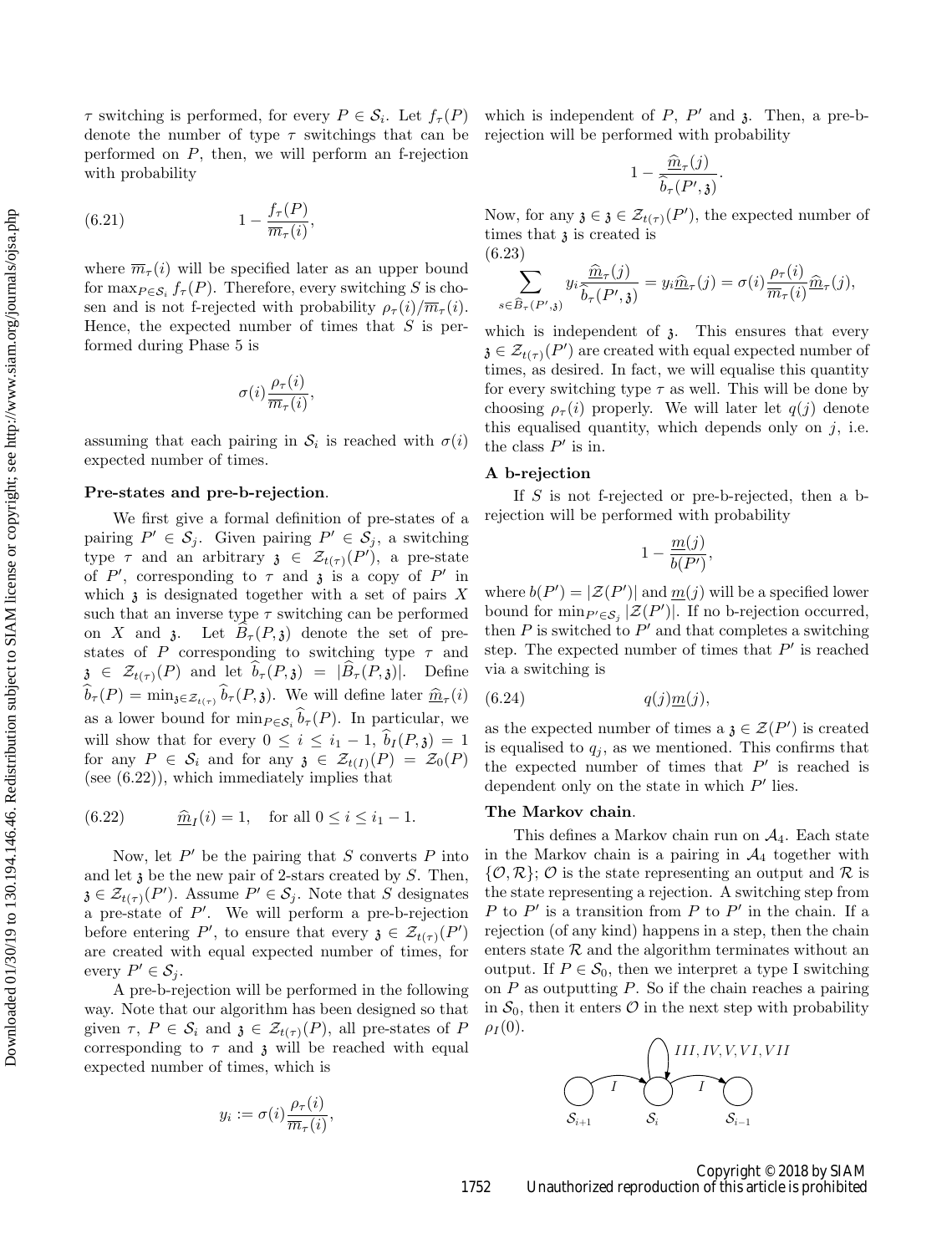Recall the following quantities that we are going to specify later:

Letting  $x_i = \sigma(i)|A_4|$ , we have

$$
\overline{m}_{\tau}(i): \text{ upper bound for } \max_{P \in \mathcal{S}_i} f_{\tau}(P); \qquad (0.20)
$$
\n
$$
\hat{m}_{\tau}(i): \text{lower bound for } \min_{P \in \mathcal{S}_i} \hat{b}_{\tau}(P) = \min_{P \in \mathcal{S}_i} \min_{\mathfrak{z} \in \mathcal{Z}_{i(\tau)}} \hat{b}_{\tau}(P, \mathfrak{z}) \times (6.27)
$$
\n
$$
\underline{m}(i): \text{lower bound for } \min_{P \in \mathcal{S}_i} b(P). \qquad x_i
$$

In the next section, we will deduce a system involving  $\rho_{\tau}(i)$  and  $\sigma(i)$  using the above quantities, and use the solution of that system to specify  $\rho_{\tau}(i)$ , the type distribution function to be used in the algorithm.

**6.1.2** The system with  $\rho_{\tau}(i)$  and  $\sigma(i)$  Note that  $P_t$  is the pairing obtained after the t-th step of Phase 5. Initially, each pairing in  $A_4$  can be  $P_0$  with probability  $1/|\mathcal{A}_4|.$ 

Note that while performing switchings, a pairing can be visited more than once. Recall that  $\sigma(P)$  denotes the expected number of times that a given pairing  $P$  is visited. We wish to ensure that  $\sigma(P) = \sigma(i)$  for every  $P \in \mathcal{S}_i$ .

Given a pairing  $P \in \mathcal{S}_i$ , we want to equalise the expected number of times that any pair of 2 stars in  $\mathcal{Z}(P)$  is created, after the pre-b-rejection. Recall that  $q(i)$  denotes this quantity (see the discussion below (6.23)). We first consider switchings of type I. For such a switching  $S$  converting  $P'$  to  $P$ ,  $P'$  must be in  $\mathcal{S}_{i+1}$ . By (6.23) (with i in (6.23) being  $i+1$  and j in (6.23) being i and  $\tau = I$ ) and (6.22), (6.25)

$$
q(i) = \sigma(i+1)\frac{\rho_I(i+1)}{\overline m_I(i+1)}\hat m_I(i) = \sigma(i+1)\frac{\rho_I(i+1)}{\overline m_I(i+1)}.
$$

For any switching type  $\tau \neq I$ , a switching of type  $\tau$  will switch a pairing to another pairing in the same class. So, for each  $\tau \in \Lambda \setminus \{I\}$ , let S be a switching of type  $\tau$ that converts a pairing  $P' \in \mathcal{S}_i$  to P. By (6.23),

$$
q(i) = \sigma(i) \frac{\rho_{\tau}(i)}{\overline{m}_{\tau}(i)} \hat{\underline{m}}_{\tau}(i).
$$

Combining this with (6.25), we must have

$$
\rho_{\tau}(i) = \frac{q(i)\overline{m}_{\tau}(i)}{\sigma(i)\underline{\hat{m}}_{\tau}(i)} = \frac{\sigma(i+1)}{\sigma(i)}\frac{\rho_{I}(i+1)}{\overline{m}_{I}(i+1)}\frac{\overline{m}_{\tau}(i)}{\underline{\hat{m}}_{\tau}(i)},
$$

for each  $\tau \in \Lambda \setminus \{I\}.$ 

Finally, by  $(6.24)$  and  $(6.25)$ ,

$$
\sigma(i) = \underline{m}(i)q(i) + 1/|\mathcal{A}_4| = \sigma(i+1)\frac{\rho_I(i+1)}{\overline{m}_I(i+1)} + 1/|\mathcal{A}_4|,
$$

where  $1/|\mathcal{A}_4|$  is the probability that  $P_0 = P$ . The boundary condition is  $q(i_1) = 0$ .

$$
(6.26)
$$

 $= 1$ ;  $x_i = x_{i+1}\rho_I(i+1)\frac{m(i)}{\overline{m}_I(i+1)} + 1 \ (\forall 0 \leq i \leq i_1 - 1);$ 

(6.28)

$$
\rho_{\tau}(i) = \rho_I(i+1) \frac{x_{i+1}}{x_i} \frac{\overline{m}_{\tau}(i)}{\overline{m}_I(i+1)\hat{\underline{m}}_{\tau}(i)}
$$

$$
(\forall \tau \in \Lambda \setminus \{I\}, 1 \le i \le i_1 - 1);
$$

(6.29)

$$
\rho_{\tau}(i) \geq 0; \ \rho_{\tau}(i_1) = 0 \ (\tau \neq I); \ \sum_{\tau} \rho_{\tau}(i) \leq 1.
$$

It follows immediately that

(6.30) 
$$
\frac{x_{i+1}}{x_i} \leq \frac{1}{\rho_I(i+1)} \frac{\overline{m}_I(i+1)}{m_I(i)}.
$$

We will show that there is a solution  $\rho^*_{\tau}(i)$  and  $x^*_{i}$ to the above system with  $\rho_I^*(i)$  close to 1 for every i and  $\sum_{\tau \in \Lambda} \rho_{\tau}^*(i) = 1 - o(i_1)$ . Then we will set the type probability  $\rho_{\tau}(i)$  in the algorithm to be  $\rho_{\tau}^*(i)$  for every  $\tau$ and  $i$ . A lemma in [9] shows that with this setting, the expected number of times that a pairing in  $S_i$  is reached is  $x_i^*/|\mathcal{A}_4|$ , independent of  $P \in \mathcal{S}_i$ . Therefore, for each  $P \in \mathcal{S}_0$ , the probability that P is outputted is equal to  $(x_0^*/|\mathcal{A}_4|)\rho_I(0)$ , and thus

(6.31)

the output of PLD is uniformly distributed in  $S_0$ .

Before proving the existence of such a solution, we need to define all types of switchings and then specify quantities  $\overline{m}_{\tau}(i)$ ,  $\underline{m}(i)$  and  $\underline{\hat{m}}_{\tau}(i)$  that have appeared in the system.

6.1.3 Switchings In the definition of a switching (of each type), we will choose a set of pairs and label their end points in a certain way; then we replace this set of pairs by another set, without changing the given degree sequence. The type I switching has been formally defined in detail. The definition of other types is clear by the illustrations in Figures 3, and  $9 - 12$ . All pairs involved in the switchings and the inverse switchings are required to be contained only in single edges.

A type I switching creates only a pair of 2-stars in  $\mathcal{Z}_0(P)$  for some P and no other extra pairs. Hence, given any  $P \in \mathcal{S}_i$   $(i \leq i_1 - 1)$  and any  $\mathfrak{z} \in \mathcal{Z}_0(P)$ , there is only one pre-state of  $P$  corresponding to type  $I$  and 3. In other words, for every  $0 \le i \le i_1 - 1$ ,  $b_I(P, \mathfrak{z}) = 1$ for any  $P \in \mathcal{S}_i$  and for any  $\mathfrak{z} \in \mathcal{Z}_{t(I)}(P) = \mathcal{Z}_0(P)$ . This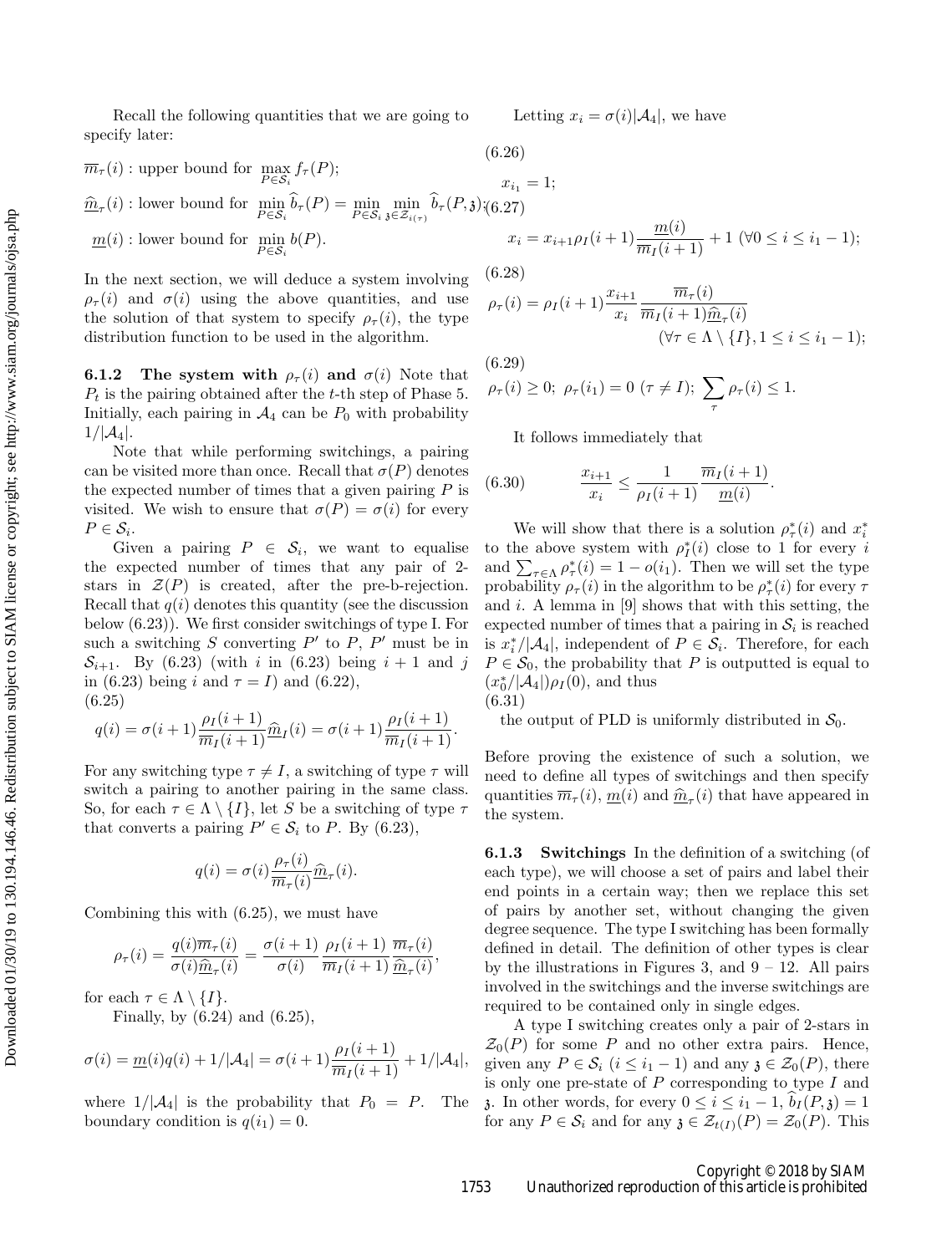confirms (6.22), i.e.

$$
\underline{\widehat{m}}_I(i) = 1, \quad \text{for all } 0 \le i \le i_1 - 1.
$$



Figure 9: type IV



Figure 10: type V



Figure 11: type VI

# **6.1.4** Specifying  $\overline{m}_{\tau}(i)$ ,  $\underline{m}(i)$  and  $\underline{\hat{m}}_{\tau}(i)$  Define

(6.32)  
\n
$$
\overline{m}_I(i) = 4iM_1^2; \ \overline{m}_{III}(i) = M_3L_3; \ \overline{m}_{IV}(i) = 2M_2^3L_2;
$$
  
\n(6.33)  
\n $\overline{m}_V(i) = 2M_2^2M_3L_3; \ \overline{m}_{VI}(i) = M_2^5L_2;$   
\n $\overline{m}_{VII}(i) = M_2^4M_3L_3.$ 

It is easy to verify that for every  $P \in \mathcal{S}_i$  and  $\tau \in \Lambda$ ,  $f_{\tau}(P) \leq \overline{m}_{\tau}(i)$  for each  $0 \leq i \leq i_1$ . The factor 2 in  $\overline{m}_{IV}(i)$  and  $\overline{m}_{V}(i)$  accounts for the two cases that (a)  $u_2$  is adjacent to  $v_2$ ; (b)  $u_3$  is adjacent to  $v_3$ .

Define

(6.34) 
$$
U_1 = (Kn)^{1/(\gamma - 1)} (Kn)^{(\gamma - 2)/(\gamma - 1)^2}
$$

$$
= (Kn)^{(2\gamma - 3)/(\gamma - 1)^2};
$$

$$
(6.35) \qquad U_k = \frac{\gamma K^{k/(\gamma - 1)}}{k + 1 - \gamma} n^{1 - \delta(\gamma - k - 1)} \quad \text{for } k \ge 2.
$$



Figure 12: type VII

The  $U_k$   $(k \geq 1)$  are upper bounds for the number of various types of structures in  $P \in \mathcal{A}_0$ . For instance,  $U_1$  is an upper bound for the number of 2-paths with one end at a given vertex (see the Appendix of [11] for details). These  $U_k$  will be used to define parameters such as  $m(i)$  and to bound the probabilities of frejections, pre-b-rejections and b-rejections in Phase 5.

Next we specify  $\underline{m}(i)$  and  $\underline{\hat{m}}_{\tau}(i)$ . Define

(6.36) 
$$
\underline{m}(i) = M_2 L_2 - 8i(d_h M_2 + d_1 L_2) - (2i d_1^2 d_h^2 + 4i U_1^2 + 8M_2 U_1 + L_4).
$$

and

(6.37) 
$$
\hat{m}_I(i) = 1; \ \hat{m}_{III}(i) = M_1 - 2U_1 - 4i; \n\hat{m}_{IV}(i) = (M_1 - 2U_1 - 4i)^3;
$$

(6.38) 
$$
\hat{m}_V(i) = (M_1 - 2U_1 - 4i)^4
$$

$$
\hat{m}_{VI}(i) = (M_1 - 2U_1 - 4i)^6;
$$

$$
(6.39) \qquad \hat{m}_{VII}(i) = (M_1 - 2U_1 - 4i)^7.
$$

Simple counting arguments yield the following lemma, whose proof is presented in the Appendix of 
$$
[11]
$$
.

- LEMMA 6.2. (a) For every  $0 \leq i \leq i_1, P \in S_i$ ,  $b(P) \geq m(i)$ .
- (b) For every  $\tau \in \Lambda$ ,  $0 \leq i \leq i_1$ ,  $P \in \mathcal{S}_i$  and  $\mathfrak{z} \in \mathcal{Z}_{t(\tau)}$ ,  $b_\tau(P, \mathfrak{z}) \geq \underline{\widehat{m}}_\tau(i).$

**6.2** Specifying  $\rho_{\tau}(i)$  Let  $\xi = \xi_n > 0$  be a function of *n* to be specified later. Consider the system  $(6.26)$ (6.29). We will show that there is a unique solution  $(x_i^*, \rho_\tau^*(i))$  to the system such that  $\rho_I^*(i) + \rho_{III}^*(i) = 1 - \xi$ and  $\sum_{\tau \neq I, III} \rho_{\tau}^*(i) < \xi$  for all *i*.

We first specify a recursive algorithm to compute  $\rho_I^*(i)$  and  $\rho_{III}^*(i)$  and  $x_i^*$  satisfying (6.26)–(6.28) so that

$$
\rho_I^*(i) + \rho_{III}^*(i) + \xi = 1
$$
, for all *i*.

Base case:  $\rho_I^*(i_1) = 1 - \xi$  and  $\rho_{III}^*(i_1) = 0$ . From this we can compute  $x_{i_1}^*$ .

Inductive step: assume that we have computed  $\rho_I^*(i+1)$ ,  $\rho_{III}^*(i+1)$  and  $x_{i+1}^*$ . For *i*: we can compute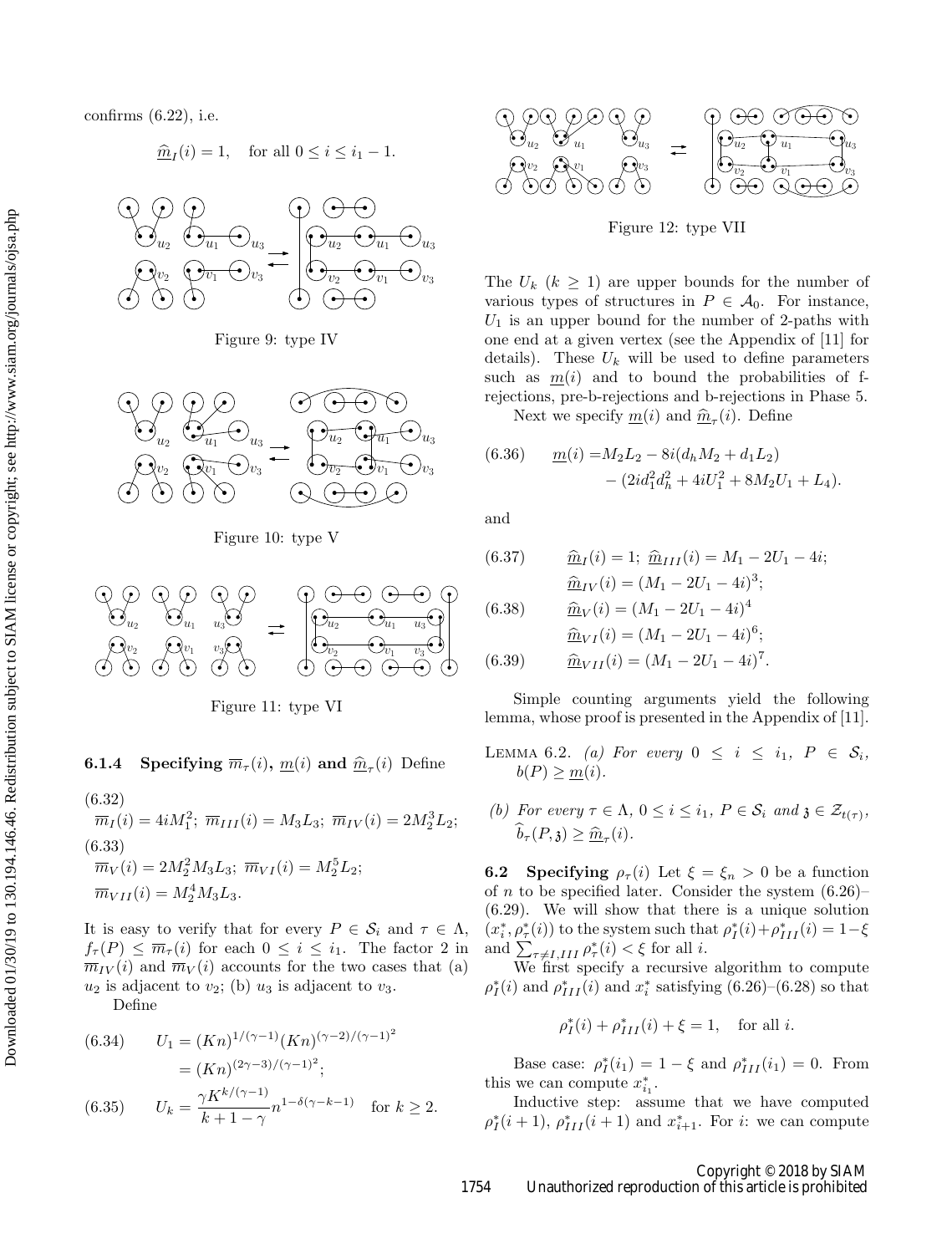$\rho_I^*(i)$ ,  $\rho_{III}^*(i)$  and  $x_i^*$  by solving the following system.

$$
x_i^* = x_{i+1}^* \rho_I^*(i+1) \frac{m(i)}{\overline{m}_I(i+1)} + 1;
$$
  
\n
$$
\rho_{III}^*(i) = \rho_I^*(i+1) \frac{x_{i+1}^*}{x_i^*} \frac{\overline{m}_{III}(i)}{\overline{m}_I(i+1) \hat{m}_{III}(i)};
$$
  
\n
$$
\rho_I^*(i) + \rho_{III}^*(i) = 1 - \xi.
$$

Putting

$$
C_1 = x_{i+1}^* \rho_I^*(i+1) \frac{m(i)}{\overline{m}_I(i+1)} + 1;
$$
  
\n
$$
C_2 = \rho_I^*(i+1) x_{i+1}^* \frac{\overline{m}_{III}(i)}{\overline{m}_I(i+1)\hat{m}_{III}(i)},
$$

we have

$$
x_i^* = C_1;
$$
  
\n
$$
\rho_I^*(i) = 1 - \xi - \frac{C_2}{C_1};
$$
  
\n
$$
\rho_{III}(i) = \frac{C_2}{C_1}.
$$

Hence, all  $\rho_I^*(i)$ ,  $\rho_{III}^*(i)$  and  $x_i^*$  can be uniquely determined, once we fix  $\xi$ . We only have to verify that the solution satisfies (6.29) by choosing  $\xi$  appropriately. Define

(6.40) 
$$
\xi = \frac{32M_2^2}{M_1^3}.
$$

LEMMA 6.3. Assume  $\delta + 1/(\gamma - 1) < 1$  and  $\xi = o(1)$ . Then,

$$
\max_{0 \le i \le i_1} \sum_{\tau \in \Lambda \setminus \{I,III\}} \frac{\overline{m}_{\tau}(i)}{\widehat{m}_{\tau}(i)m(i)} \le \xi.
$$

*Proof.* Recall  $(6.32) - (6.39)$  and it is easy to see that  $\underline{m}(i) \geq M_2 L_2 / 2$  and each  $\widehat{m}_{\tau}(i)$  is at least a half of<br>the first term in their expressions. Hence for every the first term in their expressions. Hence, for every  $0 \leq i \leq i_1$ ,

$$
\sum_{\tau \in \Lambda \setminus \{I,III\}} \frac{\overline{m}_{\tau}(i)}{\hat{m}_{\tau}(i) \underline{m}(i)} \leq \frac{2}{M_2 L_2} \Big( \frac{4M_2^3 L_2}{M_1^3} + \frac{4M_2^2 M_3 L_3}{M_1^4} + \frac{2M_2^5 L_2}{M_1^6} + \frac{2M_2^4 M_3 L_3}{M_1^7} \Big).
$$

Using the inequality that  $L_3 \leq L_2 d_h = O(L_2 n^{\delta})$ , and the fact that  $M_2 = O(n^{2/(\gamma-1)})$  by (2.4), and our assumptions that  $\delta + 1/(\gamma - 1) < 1$  and  $\xi = o(1)$ , the last three terms in the above formula are dominated by the first term. Hence,

$$
\sum_{\tau \in \Lambda \setminus \{I,III\}} \frac{\overline{m}_{\tau}(i)}{\underline{\widehat{m}}_{\tau}(i)\underline{m}(i)} \le \frac{32}{M_2 L_2} \frac{M_2^3 L_2}{M_1^3} = \xi.
$$

This holds uniformly for all  $0 \leq i \leq i_1$  and this completes the proof of this lemma.

Then we have the following lemma.

LEMMA 6.4. Assume  $\xi = o(1)$  and  $M_3L_3/M_2L_2M_1 =$  $o(1)$ . System  $(6.26)$ –  $(6.29)$  has unique solution  $(x_i^*, \rho_\tau^*(i))$  with  $\rho_I^*(i) + \rho_{III}^*(i) = 1 - \xi$  for every i. Moreover,

$$
\rho_I^*(i) = 1 - O\left(\frac{M_3 L_3}{M_2 L_2 M_1}\right); \quad \rho_{III}^*(i) = O\left(\frac{M_3 L_3}{M_2 L_2 M_1}\right);
$$
  

$$
\rho_\tau^*(i) = O\left(\frac{\overline{m}_\tau(i)}{\underline{m}(i)\hat{m}_\tau(i)}\right) \quad \text{for all } \tau \in \Lambda \setminus \{I, III\}.
$$

Proof. We have proven the uniqueness. We only need to verify that the solution given above satisfies the inequalities in (6.29). It is obvious that both  $x_i > 0$ for each  $0 \leq i \leq i_1$ . This implies that  $\rho_{III}(i) > 0$ . Next, we bound  $\rho_{III}(i)$  and  $\rho_{\tau}(i)$  for  $\tau \in \Lambda \setminus \{I, III\}.$ Since  $C_1 \ge x_{i+1}^* \rho_I^* (i+1) \underline{m}(i) / \overline{m}_I (i+1)$  we have

$$
\rho_{III}(i) = \frac{C_2}{C_1} \le \frac{\overline{m}_{III}(i)}{\underline{\widehat{m}}_{III}(i)\underline{m}(i)}.
$$

By (6.32), (6.36) and (6.37),

$$
\rho_{III}(i) = O\left(\frac{M_3 L_3}{M_2 L_2 M_1}\right) = o(1).
$$

This verifies that  $0 < \rho_{III}(i) < 1$  and  $0 < \rho_I(i) < 1$  for every i.

Moreover, by (6.28) and (6.30), for each  $\tau \in \Lambda \setminus$  $\{I,III\},\$ 

$$
\rho_{\tau}(i) \le \frac{x_{i+1}^* \rho_I^*(i+1)}{x_i^*} \frac{\overline{m}_{\tau}(i)}{\overline{m}_I(i+1)\underline{\hat{m}}_{\tau}(i)} \le \frac{\overline{m}_{\tau}(i)}{\underline{\hat{m}}_{\tau}(i)\underline{m}(i)}
$$

.

Therefore,

$$
\sum_{\tau \in \Lambda} \rho_{\tau}(i) = 1 - \xi + \sum_{\tau \in \Lambda \setminus \{I, III\}} \rho_{\tau}(i) \le 1 - \xi + \xi = 1,
$$

by (6.40) and so (6.29) is satisfied. Hence,  $(x_i^*, \rho_\tau^*(i))$  is the unique solution of (6.26)– (6.29) satisfying  $\rho_I(i)$  +  $\rho_{III}(i) = 1 - \xi$  for every  $0 \leq i \leq i_1$ .

In the rest of the paper, we fix  $\xi$  as in (6.40) and we set the type distribution  $\rho_{\tau}(i)$  to be  $\rho_{\tau}^{*}(i)$ , the unique solution specified in Lemma 6.4.

# 6.2.1 Probability of a t-rejection

Lemma 6.5. The expected number of iterations during the phase of double edge reduction is at most  $10B_D$ . Moreover, with probability  $1 - o(1)$ , the phase of double edge reduction terminates within  $8B<sub>D</sub>$  iterations.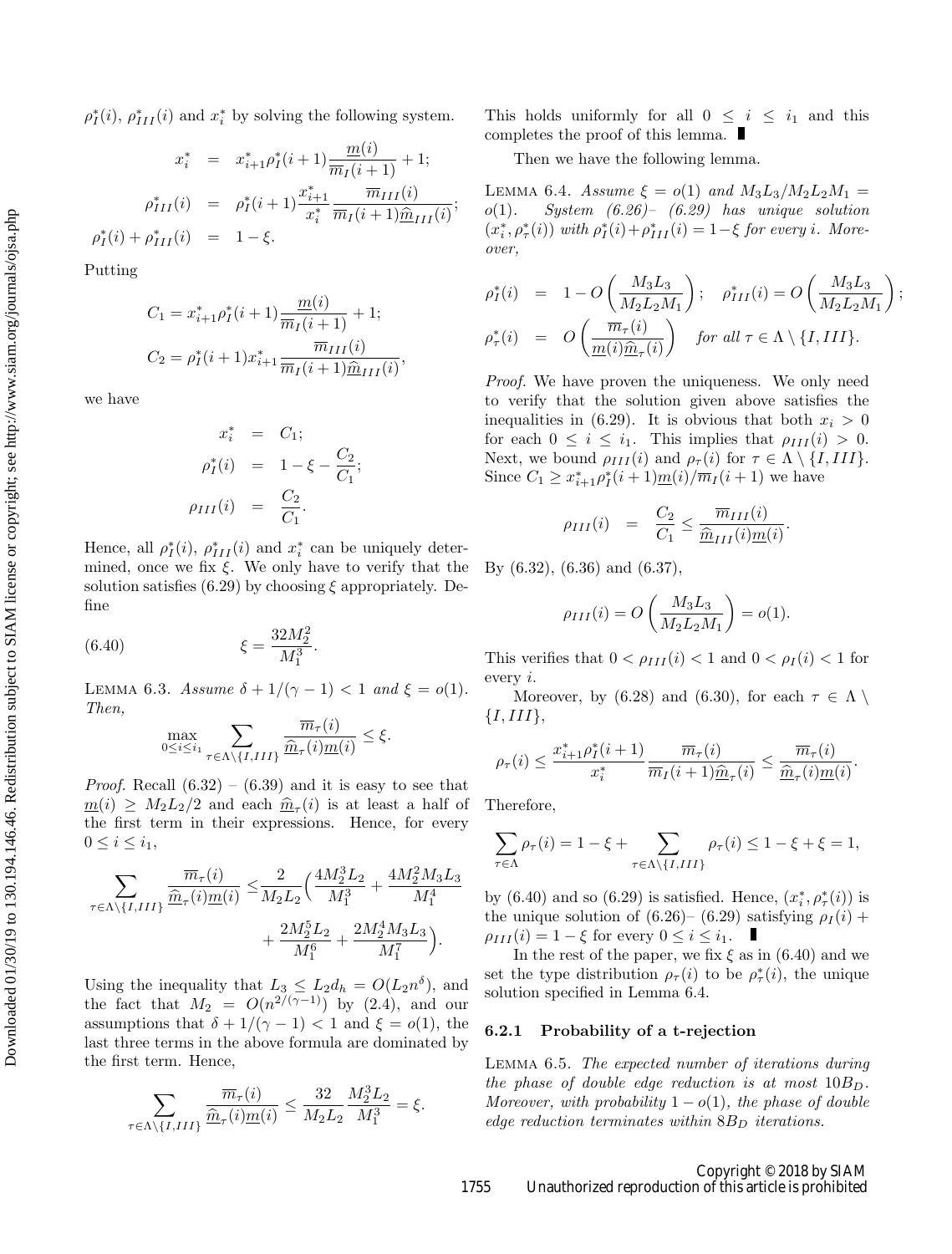*Proof.* Let  $t \geq 8B_D$  be an integer. Assume the phase does not stop before step  $t$ . Let  $x$  denote the number of steps among the first  $t$  steps that the number of double edges does not decrease. Since the number of double edges in  $P_0$  is at most  $i_1$ , if Phase 5 lasts at least  $t$ steps then  $i_1 + x - (t - x) \geq 0$ , since the number of double edges in each of the x steps will increase by at most one whereas in the other  $t - x$  steps it decreases by exactly one. It follows then that  $x \ge (t - i_1)/2$ . The probability that the number of double edges (if there is any) does not decrease in any step is bounded by  $1 - \min_{1 \leq i \leq i_1} {\rho_I(i)} < 1/10$ . Hence, the probability that  $x \ge (t - i_1)/2$  is at most

$$
\binom{t}{(t-i_1)/2} (1/10)^{(t-i_1)/2} \le 2^t (1/10)^{7t/16} < 0.8^t,
$$

as  $(t - i<sub>1</sub>)/2 \le (t - t/8)/2 = 7t/16$ . Putting  $t = 8i<sub>1</sub>$ , the above probability is clearly  $o(1)$ . Hence, with probability  $1 - o(1)$ , this phase lasts for at most  $8i_1$ steps. The expected number of steps in this phase is at most

$$
8i_1 + \sum_{t \ge 8i_1} 0.8^t \le 10i_1. \quad \blacksquare
$$

Recall that  $B_D$  from (6.19) and recall that  $i_1$  is set to  $B_D$  in Phase 5.

LEMMA 6.6. Assume  $B_D \xi = o(1)$ . Then with probabil*ity* 1 −  $o(1)$ , no *t*-rejection happens in Phase 5.

*Proof.* By the definition of  $\rho_{\tau}(i)$ , the probability of a trejection in each iteration is at most  $\xi$ . By Lemma 6.5, a.a.s. the number of iterations in this phase is at most  $8i<sub>1</sub>$ . Hence, the probability of a *t*-rejection during this phase is at most  $8i_1\xi + o(1) = o(1)$ .

6.2.2 Probability of an f-rejection, a pre-brejection and a b-rejection. By bounding the difference between  $f_{\tau}(P)$  from  $\overline{m}_{\tau}(i)$  we can bound the probability of an f-rejection; similarly, by bounding the difference between  $b(P, \mathfrak{z})$  and  $\hat{m}_{\tau}(i)$ , and bounding the dif-<br>ference between  $b(P)$  and  $m(i)$ , we can bound the probference between  $b(P)$  and  $\underline{m}(i)$ , we can bound the probability of a pre-b-rejection and a b-rejection in Phase 5. The arguments are similar to that in [9]. Thus we just state the assumptions needed to have a small probability of a rejection and the proofs can be found in the Appendix of [11].

LEMMA 6.7. Assume that  $B_D \xi = o(1)$ ,  $B_D (M_3 d_h^2 +$  $L_3d_1^2$  +  $L_6$  +  $M_3U_3$  +  $M_2U_1U_2$  =  $o(M_1^3)$  and  $B_D n^{(2\gamma-3)/(\gamma-1)^2-1} = o(1)$ . The probability of an frejection during Phase 5 is  $o(1)$ .

LEMMA 6.8. Assume  $U_1M_2L_2/M_1^2 + (M_2L_2/M_1^2)^2$  =  $o(M_1)$ . Then the probability of a pre-b-rejection during Phase 5 is  $o(1)$ .

LEMMA 6.9. Assume  $(d_h M_2 + d_1 L_2 + d_1^2 d_h^2 +$  $U_1^2$ ) $M_2L_2/M_1^2 + M_2U_1 + L_4 = o(M_1^2)$ ). The probability of a b-rejection during Phase 5 is  $o(1)$ .

6.3 Phases 3 and 4: reduction of light loops and light triple edges The switchings used in these two phases are the same as in the corresponding phases in [9], with almost the same analysis. Thus, we briefly describe the switchings, define the switching steps, and specify key parameters used in these two phases. Then we give the lemmas which give bounds on  $f(P)$  and  $b(P)$ , and bounds on the probabilities of f-rejections and b-rejections. The proofs are almost the same as in [9] and is presented in the Appendix of [11].

When Phase 3 starts, the input is a pairing uniformly distributed in  $\mathcal{A}_0$ : the set of pairings P such that  $G_{\lbrack H \rbrack}(P)$  is simple. Set  $i_1 = B_L$  in this phase. Then by (6.19),  $i_1 = O(L_2/M_1)$ . In Phase 3,  $S_i$  is the set of pairings in  $\mathcal{A}_0$  containing exactly *i* loops.

We use the switching shown in Figure 1 to reduce the number of loops.

Define

$$
\overline{m}_{\ell}(i) = 2iM_1^2;
$$
  
\n
$$
\underline{m}_{\ell}(i) = L_2M_1 - 2d_hM_1(2i + 4B_D + 6B_T + id_h/2)
$$
  
\n
$$
- L_2(2i + 4B_D + 6B_T + 6d_1 + 2U_1).
$$

LEMMA 6.10. For each  $P \in S_i$ ,

$$
\overline{m}_{\ell}(i) - O(iM_1(i + B_D + B_T + d_1 + U_1)) \le f(P) \le \overline{m}_{\ell}(i);
$$
  

$$
\underline{m}_{\ell}(i) \le b(P) \le L_2M_2.
$$

Let  $P_t$  denote the pairing obtained after step t of Phase 3. At step  $t \geq 1$ , choose uniformly at random a switching S applicable on  $P_{t-1}$ . Assume that  $P_{t-1} \in \mathcal{S}_i$ and  $P$  is the pairing obtained if  $S$  is performed. Perform an f-rejection with probability  $1 - f(P_{t-1})/\overline{m}_{\ell}(i)$  and a b-rejection with probability  $1 - \underline{m}_{\ell}(\underline{i} - 1)/b(P)$ . If no rejection happened, then set  $P_t = P$ . Repeat until  $P_t \in \mathcal{S}_0$ .

As proved in [18, 9], by the end of Phase 3, the output is uniformly distributed in  $A_3 = \{P \in A_0 :$  $L(P) = 0$ .

LEMMA 6.11. Assume  $d_h M_1(B_D + B_T + B_L d_h) +$  $L_2(d_1+U_1)=o(M_1^2)$ . The probability of an f-rejection or a b-rejection during Phase  $\beta$  is  $o(1)$ .

Phase 4 starts with a pairing  $P_0$  uniformly distributed in  $A_3$ . We will use the switching shown in Figure 2 to reduce the triple edges.

In this phase,  $i_1$  is set to  $B_T$  defined in (6.19) and hence  $A_3 = \bigcup_{0 \leq i \leq i_1} S_i$  where  $S_i$  is the set of pairings in  $A_3$  containing exactly *i* triple edges.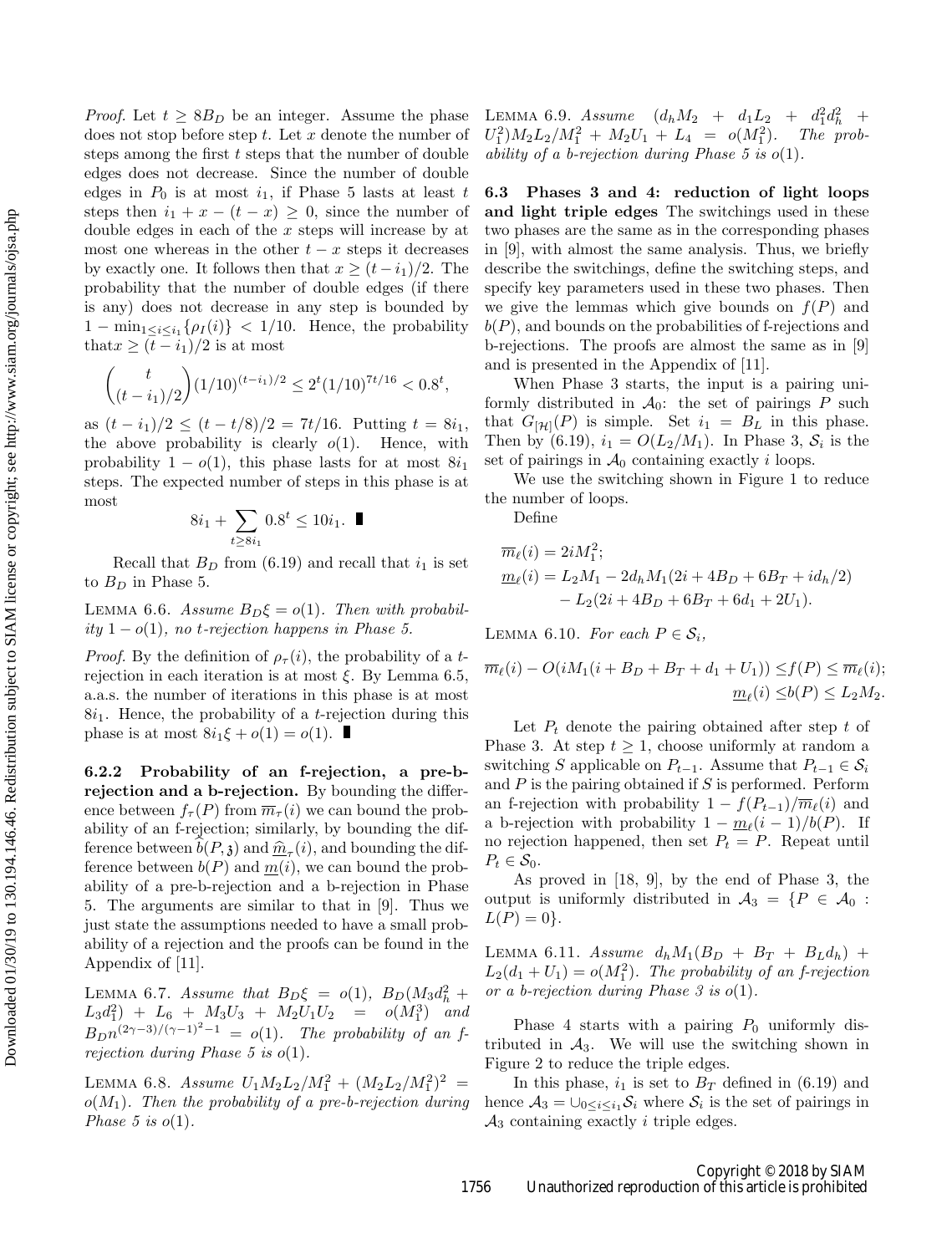$$
\overline{m}_t(i) = 12iM_1^3
$$
  
(6.41)  

$$
\underline{m}_t(i) = M_3L_3 - 3M_3(4B_Dd_h^2 + 6id_h^2) - L_6 - 16M_3U_3
$$

$$
- 3L_3(4B_Dd_1^2 + 6id_1^2) - 3M_2U_1U_2.
$$

LEMMA 6.12. For each  $P \in S_i$ ,

$$
\overline{m}_t(i) - O(iM_1^2(i + B_D + d_1 + U_1)) \le f(P) \le \overline{m}_t(i);
$$
  

$$
\underline{m}_t(i) \le b(P) \le M_3L_3.
$$

The algorithm in Phase 4 is similar to that in Phase 3. At step  $t$ , the algorithm chooses uniformly at random a switching S applicable on  $P_{t-1}$ . Assume that  $P_{t-1} \in \mathcal{S}_i$ and  $P$  is the pairing obtained if  $S$  is performed. Perform an f-rejection with probability  $1 - f(P_{t-1})/\overline{m}_t(i)$  and a b-rejection with probability  $1 - \underline{m}_t(i-1)/b(P)$ . If no rejection happened, then set  $P_t = P$ . Repeat until  $P_t \in \mathcal{S}_0$ . The output then is uniformly distributed in  $\mathcal{A}_4 = \{ P \in \mathcal{A}_0 : L(P) = T(P) = 0 \}.$ 

LEMMA 6.13. Assume  $(d_1 + U_1)L_3M_3 = o(M_1^4)$  and  $M_3d_h^2(B_D + B_T) + L_3(B_Dd_1^2 + B_Td_1^2) + L_6 + M_3U_3 +$  $M_2U_1U_2 = o(M_1^3)$ . The overall probability that either an f-rejection or a b-rejection occurs during Phase 4 is  $o(1)$ .

**6.4** Fixing  $\delta$  We show that there exists  $\delta$  such that the various conditions on  $\gamma$  and  $\delta$  together with the assumptions of Lemmas 3.1, 3.3, 6.1, 6.3, 6.6, 6.7, 6.8, 6.9, 6.11, 6.13 and [11, Lemmas 29,30] are simultaneously satisfied when  $\gamma > 21/10 + \sqrt{61}/10$ . After removing redundant constraints (see the full details in Appendix), these conditions finally reduce to

(6.42) 
$$
f_1(\gamma) < \delta < f_2(\gamma), \quad 5/2 < \gamma < 3
$$

where

$$
f_1(\gamma) = \max\left\{\frac{4/(\gamma - 1) - 2}{\gamma - 2}, \frac{3 - \gamma}{\gamma - 2}, \frac{1}{2\gamma - 3}\right\},\
$$

$$
f_2(\gamma) = \min\left\{\frac{1}{2}, 1 - \frac{1}{\gamma - 1}, \frac{2}{7 - \gamma}, \frac{2 - \frac{2}{\gamma - 1}}{3 - \gamma} - \frac{2\gamma - 3}{(\gamma - 1)^2}\right\}
$$

$$
\frac{2 - \frac{3}{\gamma - 1}}{1 - \gamma}
$$

It is easy to see that (6.42) is feasible whenever

$$
21/10 + \sqrt{61}/10 < \gamma < 3,
$$

where  $21/10 + \sqrt{61}/10 \approx 2.881024968$ .

 $4-\gamma$ 

For  $\gamma$  in that range, we may choose any

$$
\frac{1}{2\gamma-3} < \delta < \frac{2-3/(\gamma-1)}{4-\gamma}
$$

.

#### 6.5 Uniformity

LEMMA  $6.14$ . Assume that  $d$  is a plib sequence with parameter  $\gamma > 21/10 + \sqrt{61}/10 \approx 2.881024968$  with even sum of the components. Then, the output of PLD is uniform over the set of graphs with degree sequence d. Moreover, the probability of any rejection occurring in Stage 2 (Phases 3–5) is  $o(1)$ .

Proof. The uniformity follows by Lemma 3.4 and (6.31). By choosing  $\delta$  satisfying (4.18), the probability of any rejection occurring in Stage 2 is  $o(1)$  by Lemmas 3.1, 3.3, 6.1, 6.3, 6.6, 6.7, 6.8, 6.9, 6.11, 6.13 and [11, Lemmas  $29,30$ .

#### References

,

- [1] A.L. Barabási and R. Albert. Emergence of scaling in random networks. science 286.5439 (1999): 509–512.
- [2] J. Blitzstein and P. Diaconis. A sequential importance sampling algorithm for generating random graphs with prescribed degrees. Internet mathematics 6.4 (2011): 489–522.
- [3] M. Bayati, J. H. Kim, and A. Saberi. A sequential algorithm for generating random graphs. Algorithmica, 58(4):860–910, 2010.
- [4] E. A. Bender and E. R. Canfield. The asymptotic number of labeled graphs with given degree sequences. J. Combinatorial Theory Ser. A, 24(3):296–307, 1978.
- [5] B. Bollobás. A probabilistic proof of an asymptotic formula for the number of labelled regular graphs. European J. Combin., 1(4):311–316, 1980.
- [6] F. Chung and L. Lu. The volume of the giant component of a random graph with given expected degrees. SIAM J. Discrete Math., 20(2):395–411, 2006.
- [7] C. Cooper, M. Dyer, and C. Greenhill. Sampling regular graphs and a peer-to-peer network. Combin. Probab. Comput., 16(4):557–593, 2007.
- [8] P. Gao and N. Wormald. Enumeration of graphs with a heavy-tailed degree sequence. Advances in Mathematics, 287:412–450, 2016.
- [9] P. Gao and N. Wormald. Uniform generation of random regular graphs. Proc. FOCS'15: 1218–1230, IEEE.
- [10] P. Gao and N. Wormald. Uniform generation of random regular graphs. arXiv: 1511.01175.
- [11] P. Gao and N. Wormald. Uniform generation of random graphs with power-law degree sequences.  $arXiv$ : 1709.02674.
- [12] C. Greenhill. The switch markov chain for sampling irregular graphs. Proc. SODA'15: 1564–1572, SIAM.
- [13] S. Janson. The probability that a random multigraph is simple. Combin. Probab. Comput., 18(1-2):205–225, 2009.
- [14] M. Jerrum, B. McKay and A. Sinclair. When is a graphical sequence stable? Random graphs, Vol. 2 (Poznań, 1989), 101-115.